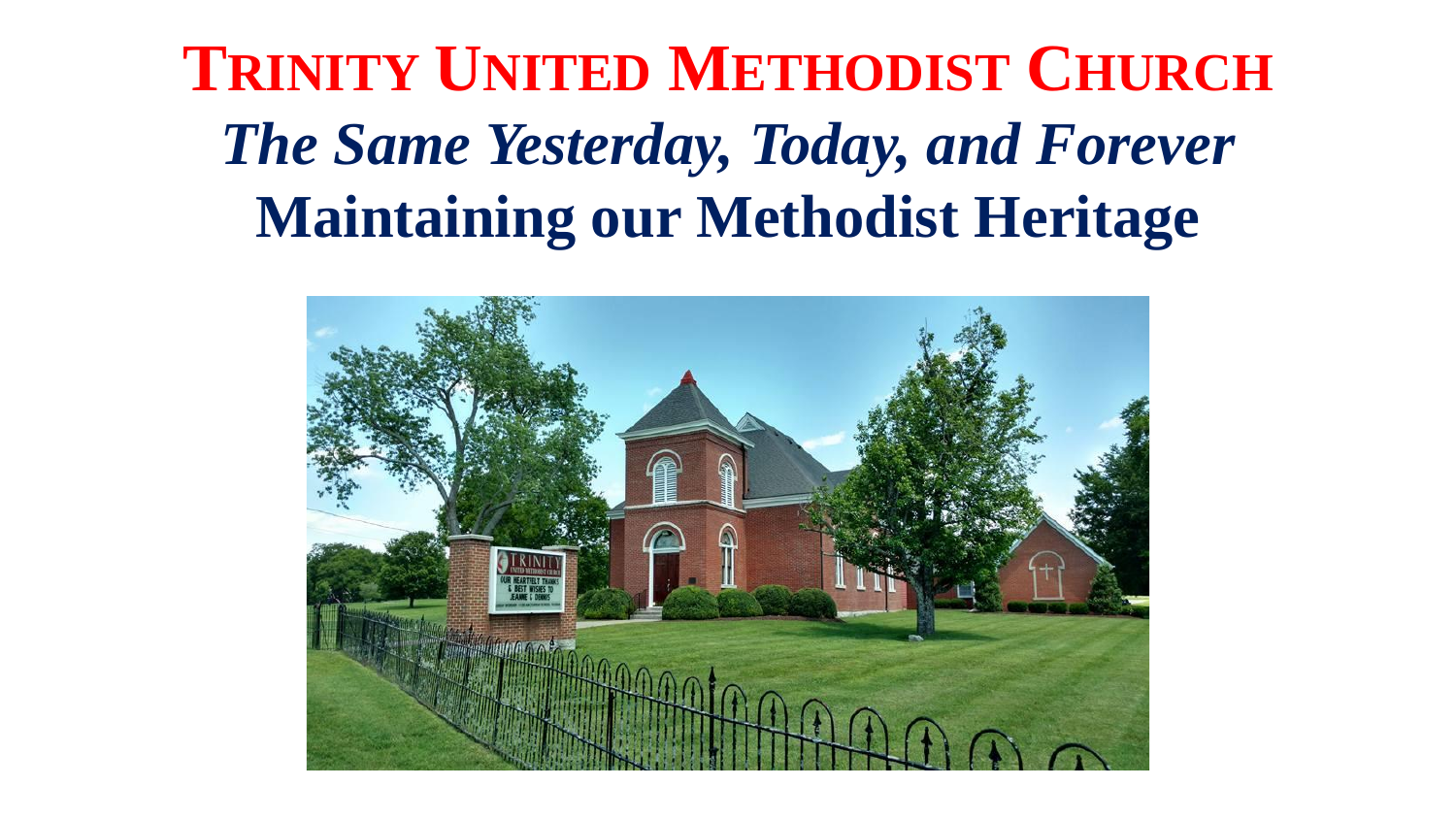## **PRESENTATION TONIGHT**

### **Please hold questions to the end (paper and pen provided)**

**The Vote to continue the process to disaffiliate will be at the end of the presentation**

**Water available**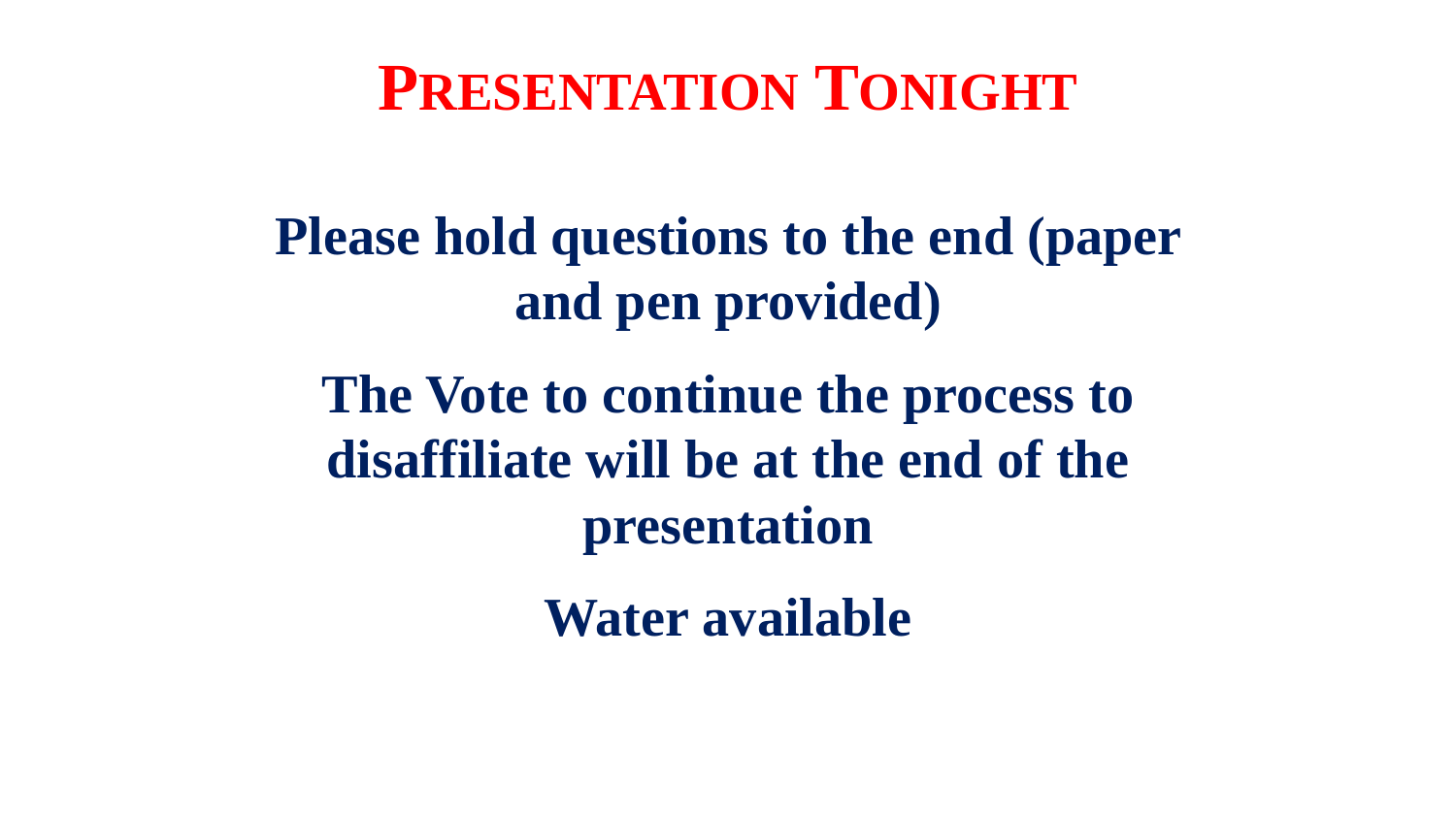

#### **All have sinned and fall short of the glory of God Romans 3:23**

**By grace you have been saved through faith; and that not of yourselves, it is the gift of God Ephesians 2:8**

**All Scripture is inspired by God and profitable for teaching, for reproof, for correction, for training in righteousness; so that the man of God may be adequate, equipped for every good work. 2 Timothy 3:16-17**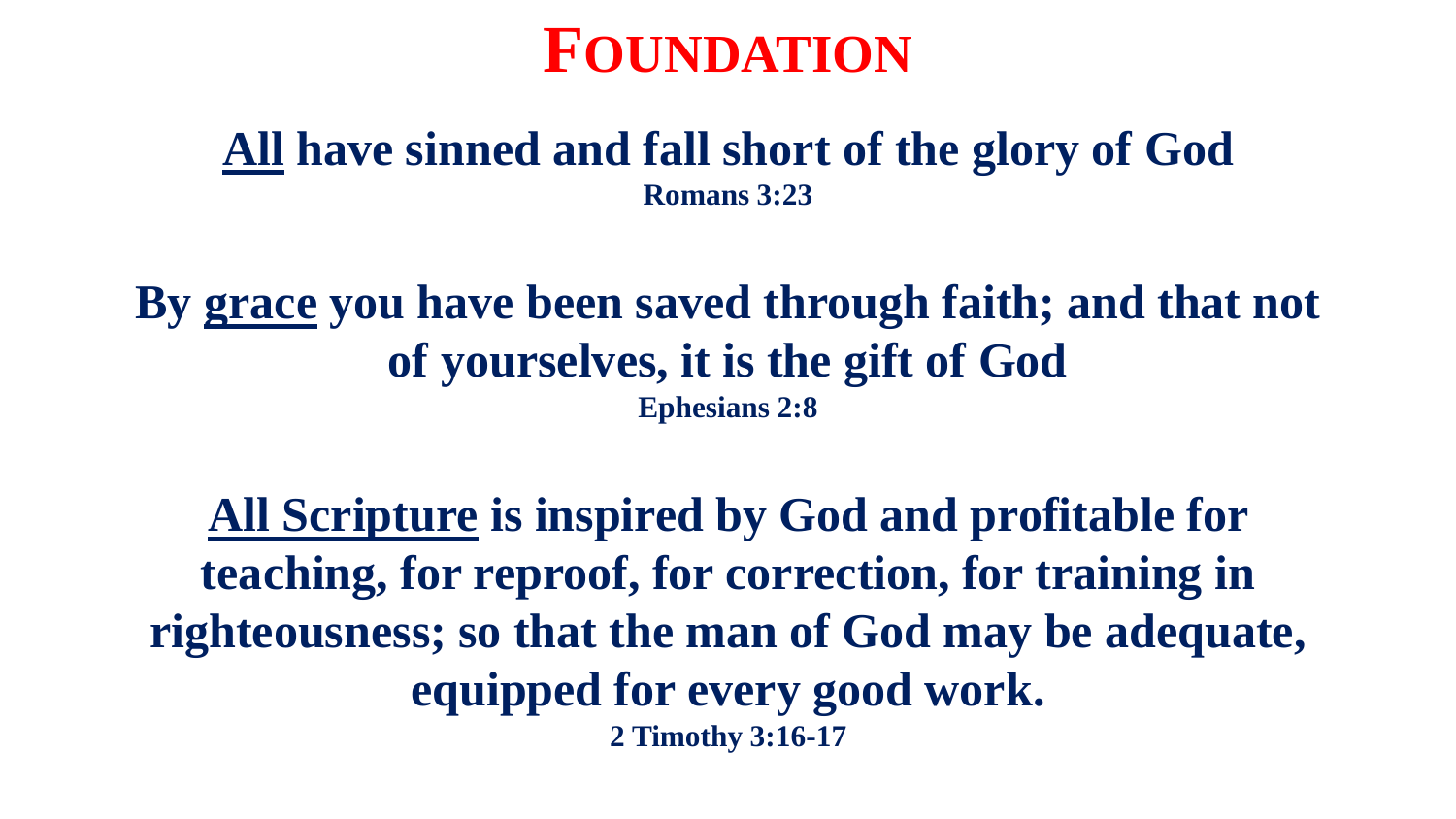## **WHO AM I?**



### **I am not a Democrat I am not a Republican First and Foremost, I am a Christian**

**I am not liberal I am not conservative First and Foremost, I am Biblical**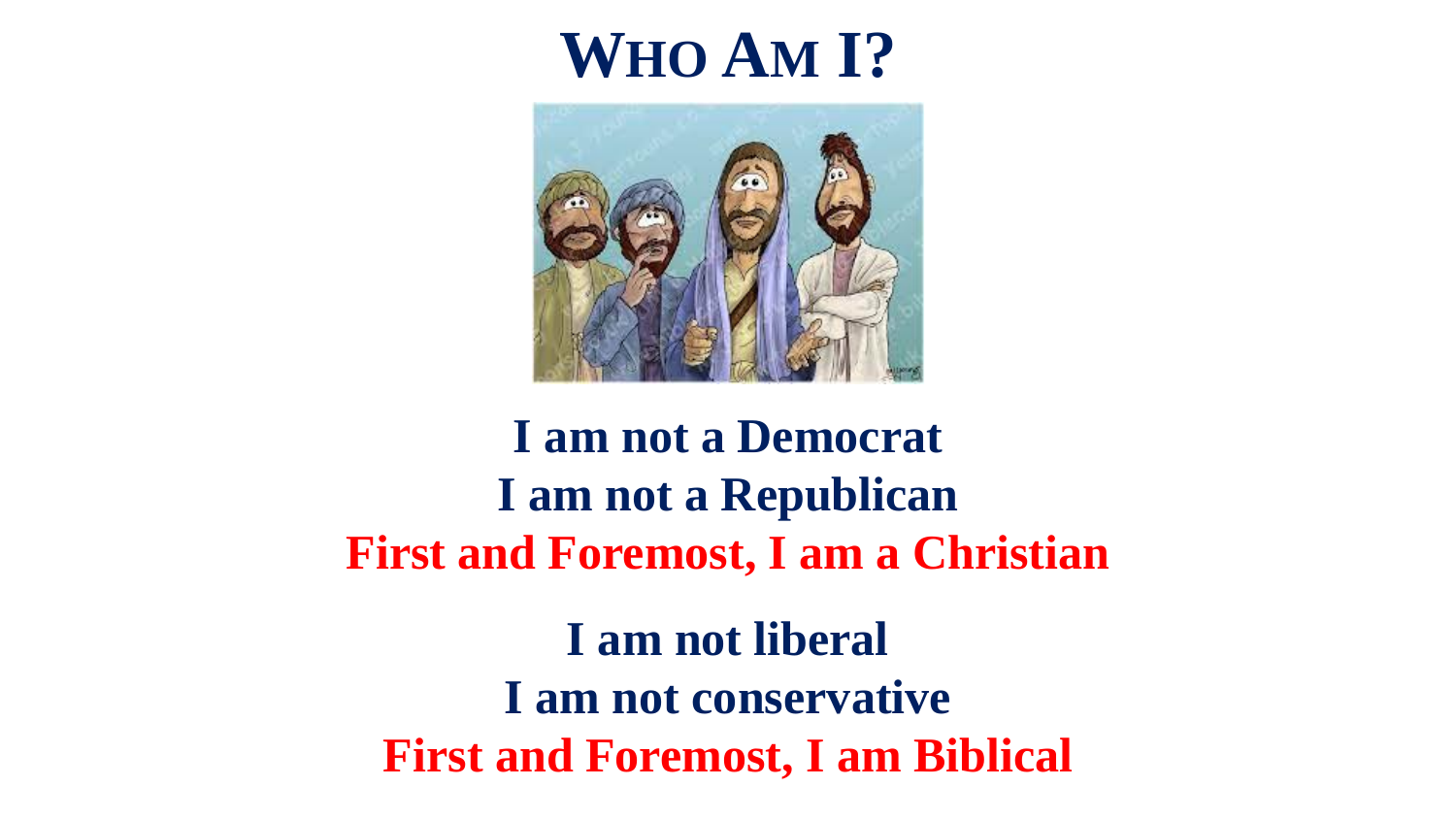

**GEORGE "MERLE" COX A FRIEND, MENTOR AND BROTHER IN JESUS Merle loved and served Jesus with all his heart. I was an alcoholic new believer struggling with my addiction when I met Merle. He loved and walked with me as the Lord delivered me. Thank you, Merle! Thank you, Jesus, for bringing Merle into my life.**

*That is what it means to be a Church!*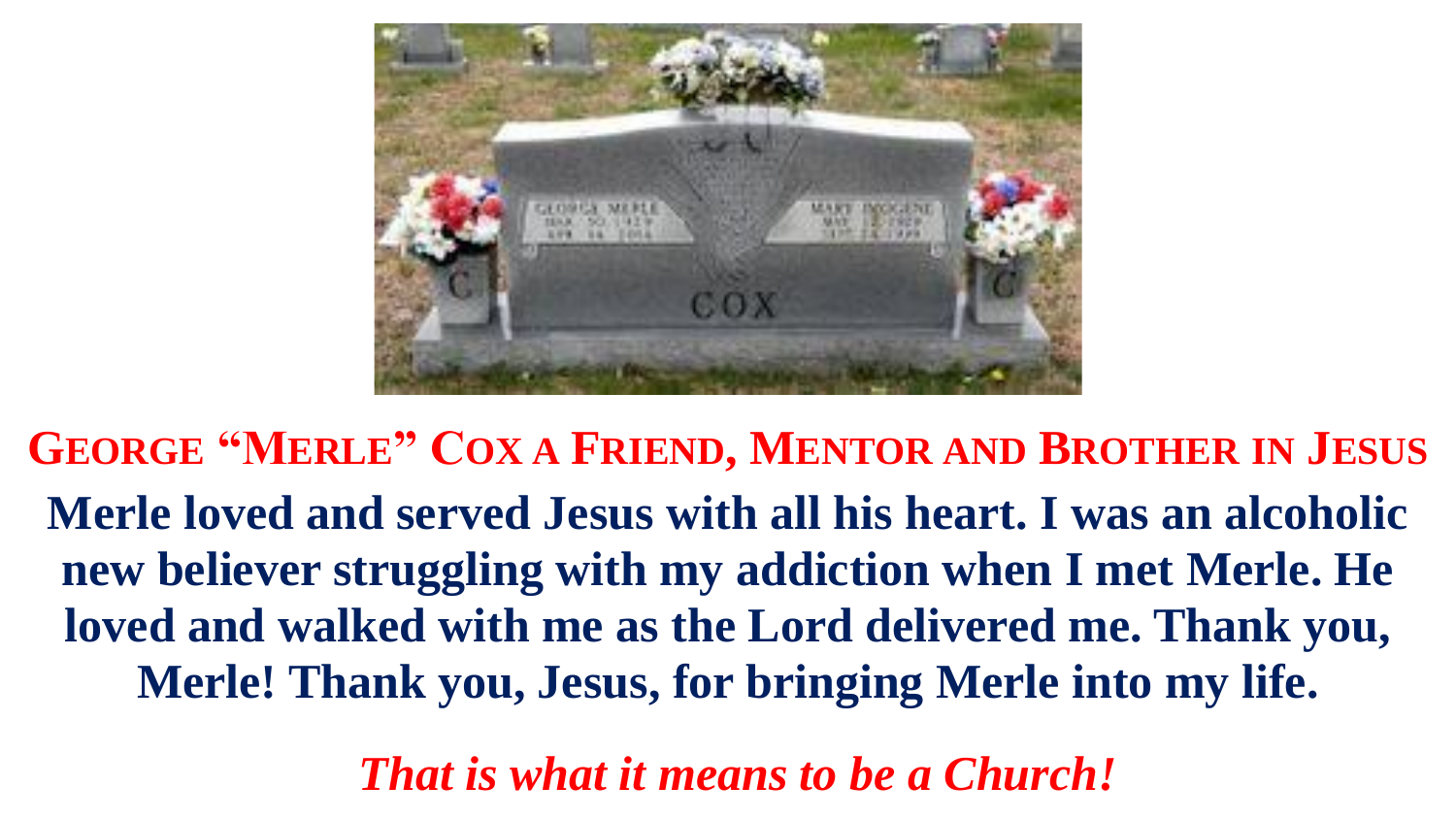**TRINITY CONGREGATION** *Our standard is the Royal Law* **A Pharisaic lawyer, asked Jesus a question, testing Him, "Teacher, which is the great commandment in the Law?" Jesus responded quoting the Shema "YOU SHALL LOVE THE LORD YOUR GOD WITH ALL YOUR HEART, AND WITH ALL YOUR SOUL, AND WITH ALL YOUR MIND."** 

**This is the great and foremost commandment. The second is like it, "YOU SHALL LOVE YOUR NEIGHBOR AS YOURSELF." On these two commandments hang all the Torah (the Law) and the Prophets." Matthew 22:35-40**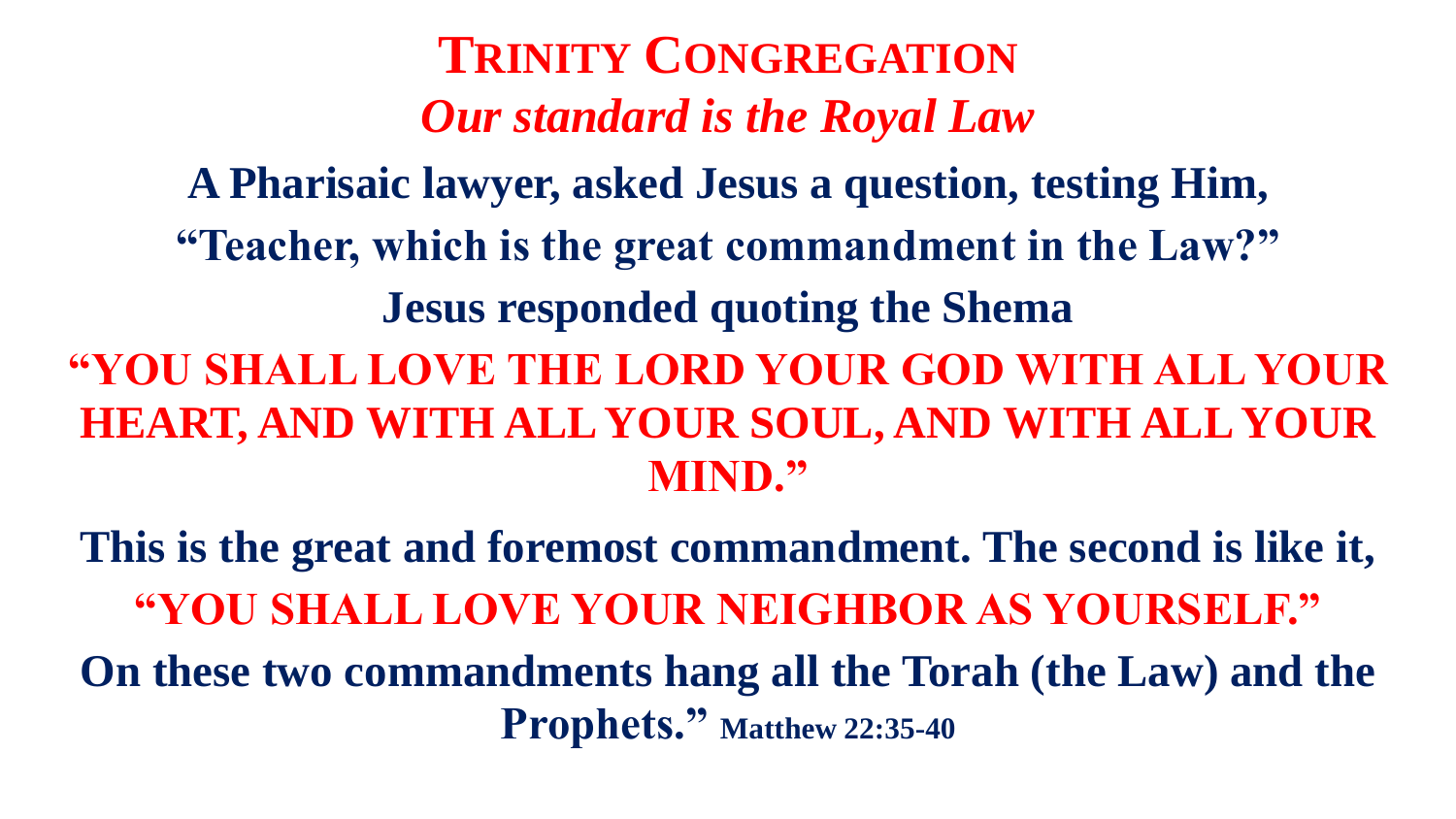**SOURCES OF INFORMATION The Bible The Book of Discipline** *Conversations with…* **The Rev. Allen Black (DS) A retired Tennessee DS Regional Director of the Wesleyan Covenant Association Larry Davis - Treasurer of the TWKUMC Pastor of Church that disaffiliated with TWKUMC last year Alabama Pastor beginning process of disaffiliation A leader of Traditionalist Group at Franklin First Pastor Ricky Lee (impartial)** *Why are were here tonight?*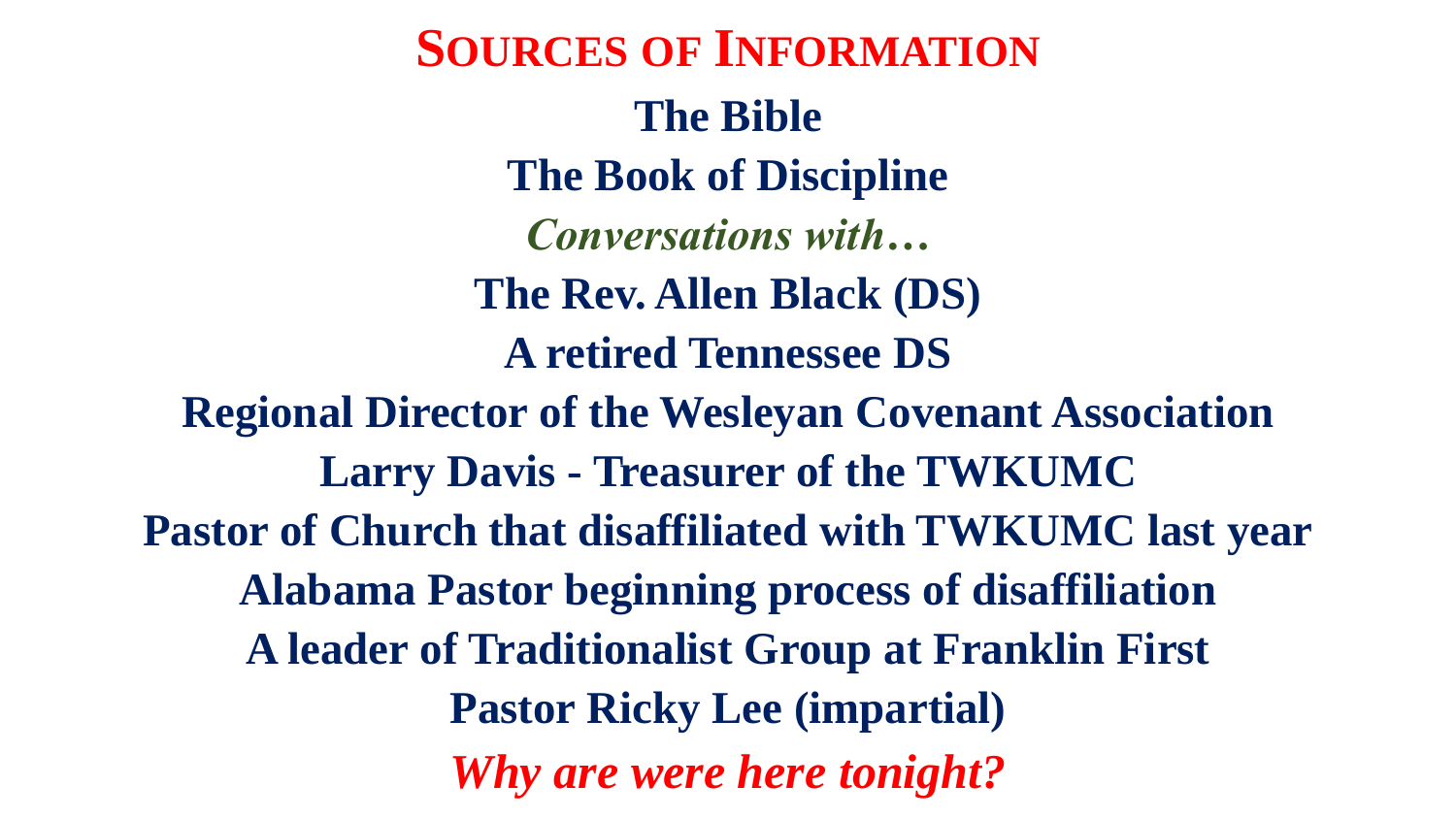### **COUNCIL MEETING TO RESPOND TO THE FOLLOWING PETITION**

**Petition for a Church Vote to Begin the Process of Disaffiliation from the United Methodist Church**

**We the undersigned call for a special Trinity Administrative Council meeting (in person and virtual) for the purpose of discussing and voting on a resolution to begin the process of disaffiliation from the United Methodist Church and affiliation with the Global Methodist Church. We request that this meeting take place in the Fellowship Hall at 6:30 PM on Wednesday, March 23rd.**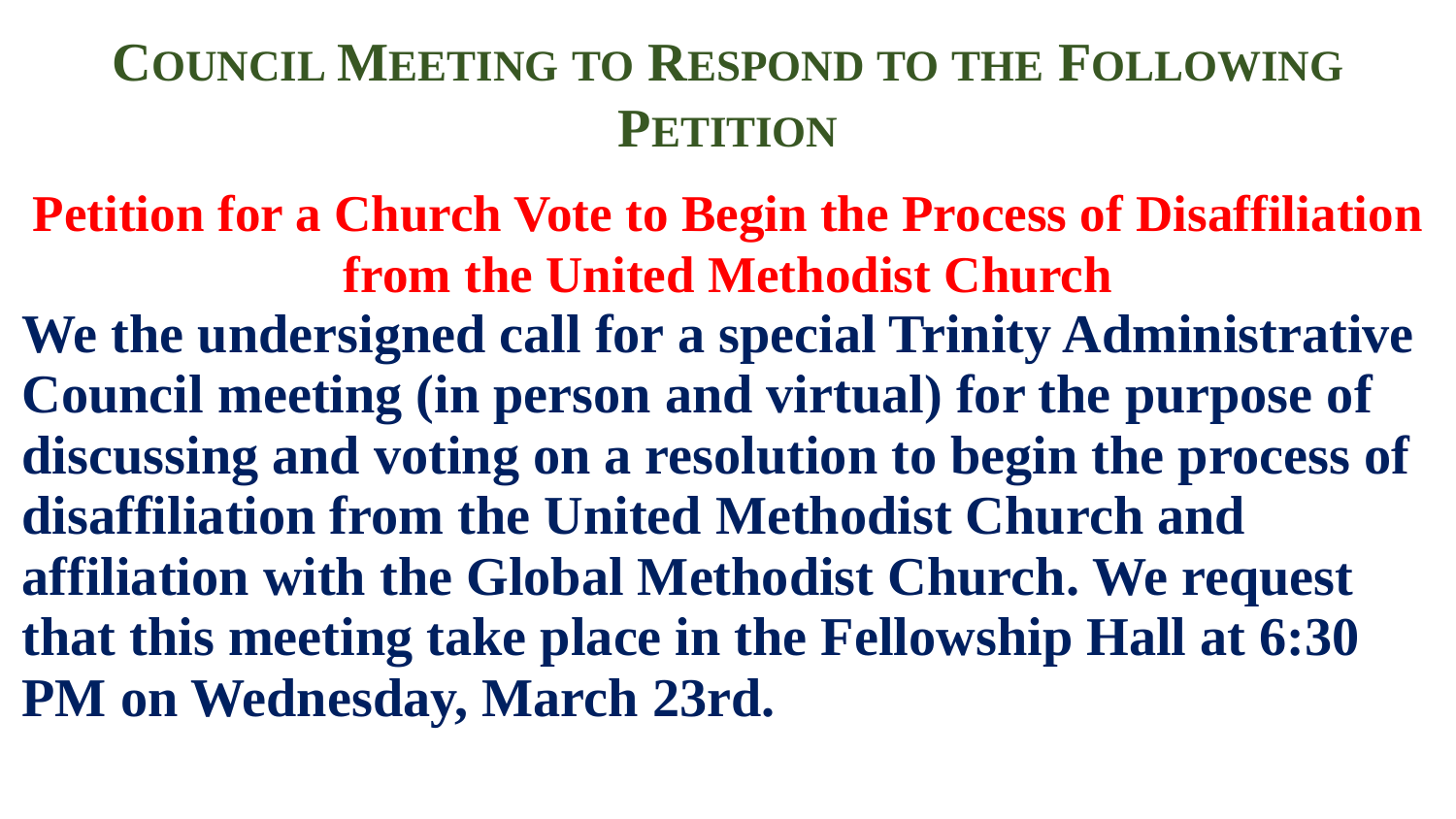#### **Petitioners**

**Renita Hartsock - Lay Leader Donnie Hartsock - Chair Administrative Council Candace Saunders - Treasurer Sam Clarke - Chair SPRC G.L. Jones Wanda Folds Charles Wilson Cheryl Wilson Russell Saunders Dennis Beck Cynthia Beck Marianne Herbert Clarke**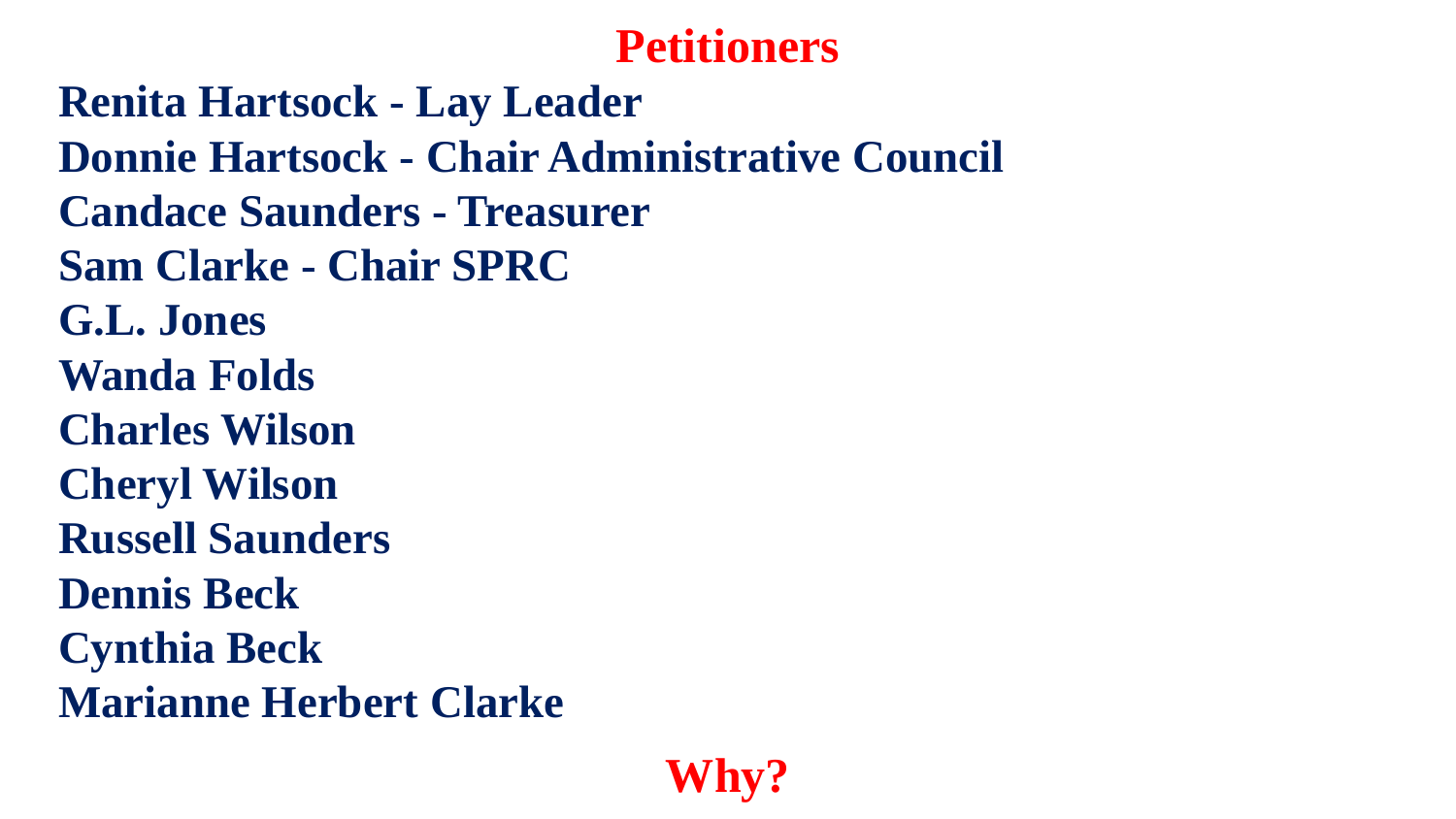

## **CRISIS IN THE UNITED METHODIST CHURCH** *What is the root?*

### **The final authority of the Scripture in the Church for faith and practice**

**The authority of the Book of Discipline as it aligns with Scripture** *The crisis relates to human sexual behavior that challenges this authority*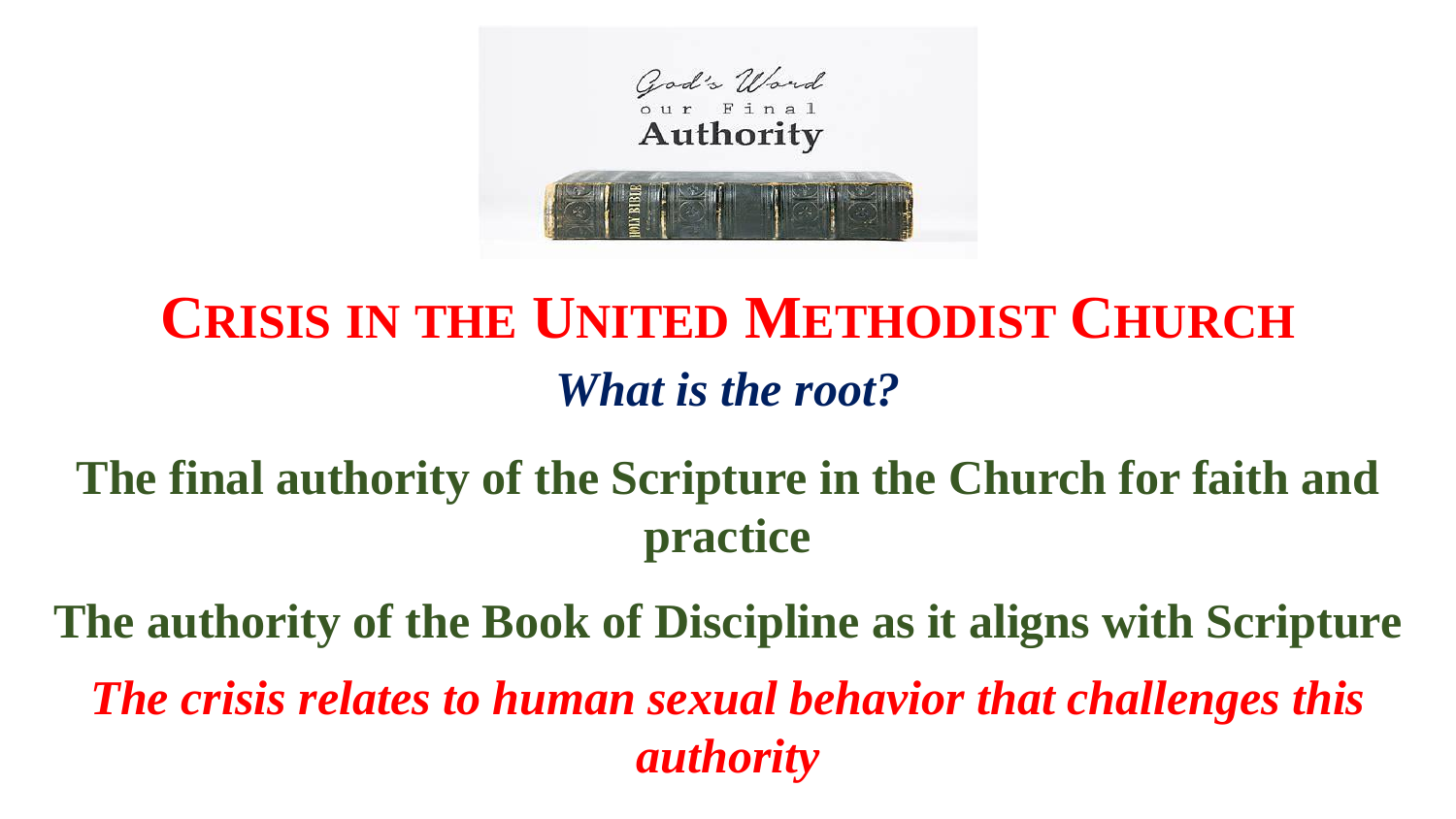**THE WORD OF ALMIGHTY GOD ON SEX COUNTERFEITING AND THE SECRET SERVICE**

- **"For this reason, a man shall leave his father and his mother and be joined to his wife; and they shall become one flesh. And the man and his wife were both naked and were not ashamed. Genesis 2:24-25**
- **"Marriage is to be held in honor among all, and the marriage bed is to be undefiled; for fornicators and adulterers God will judge." Hebrews 13:4**

**Jesus... "If you look on a woman in lust = committed adultery"** 

**All other sexual relations are contrary to the will of Almighty and therefore sin**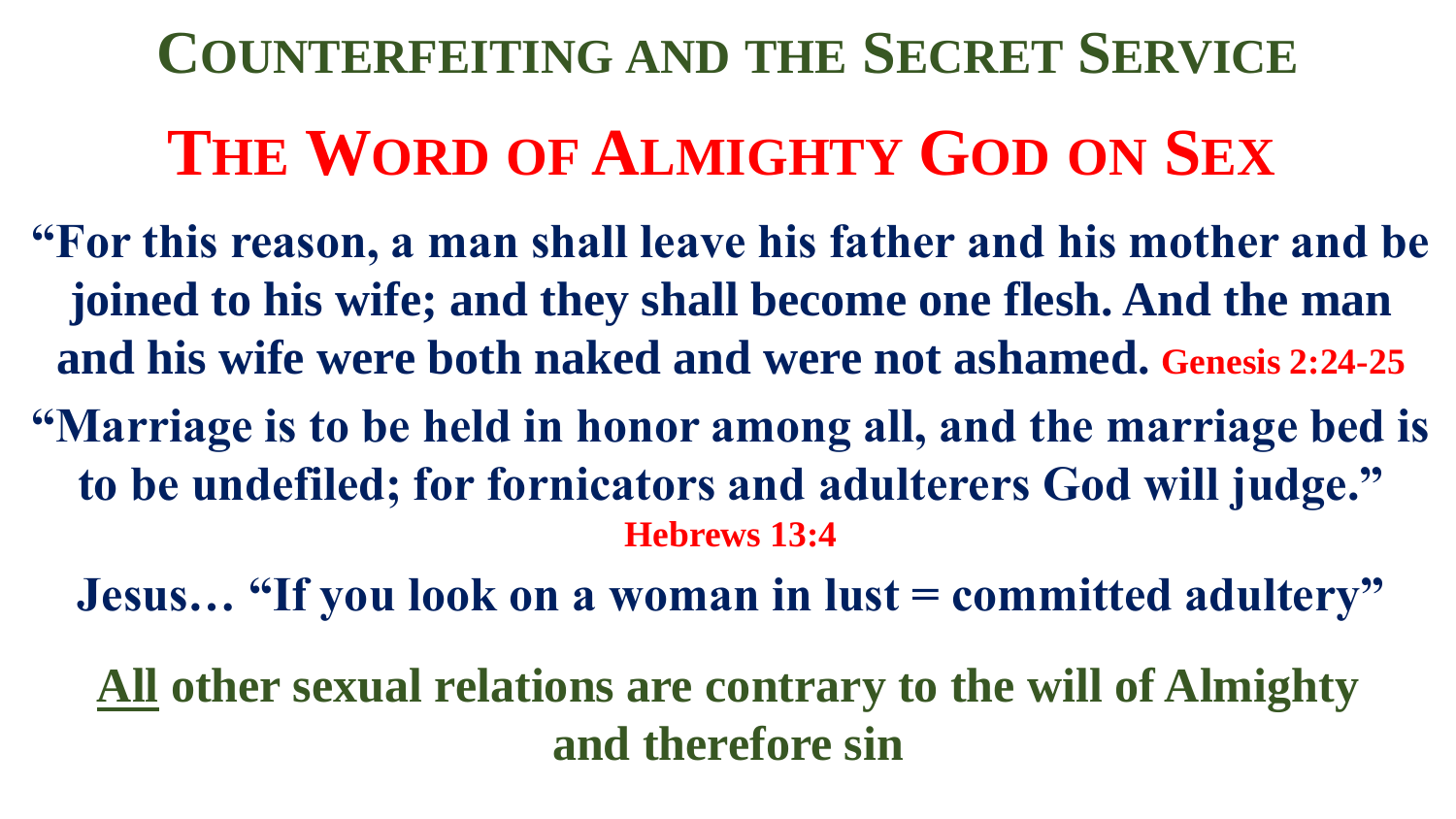



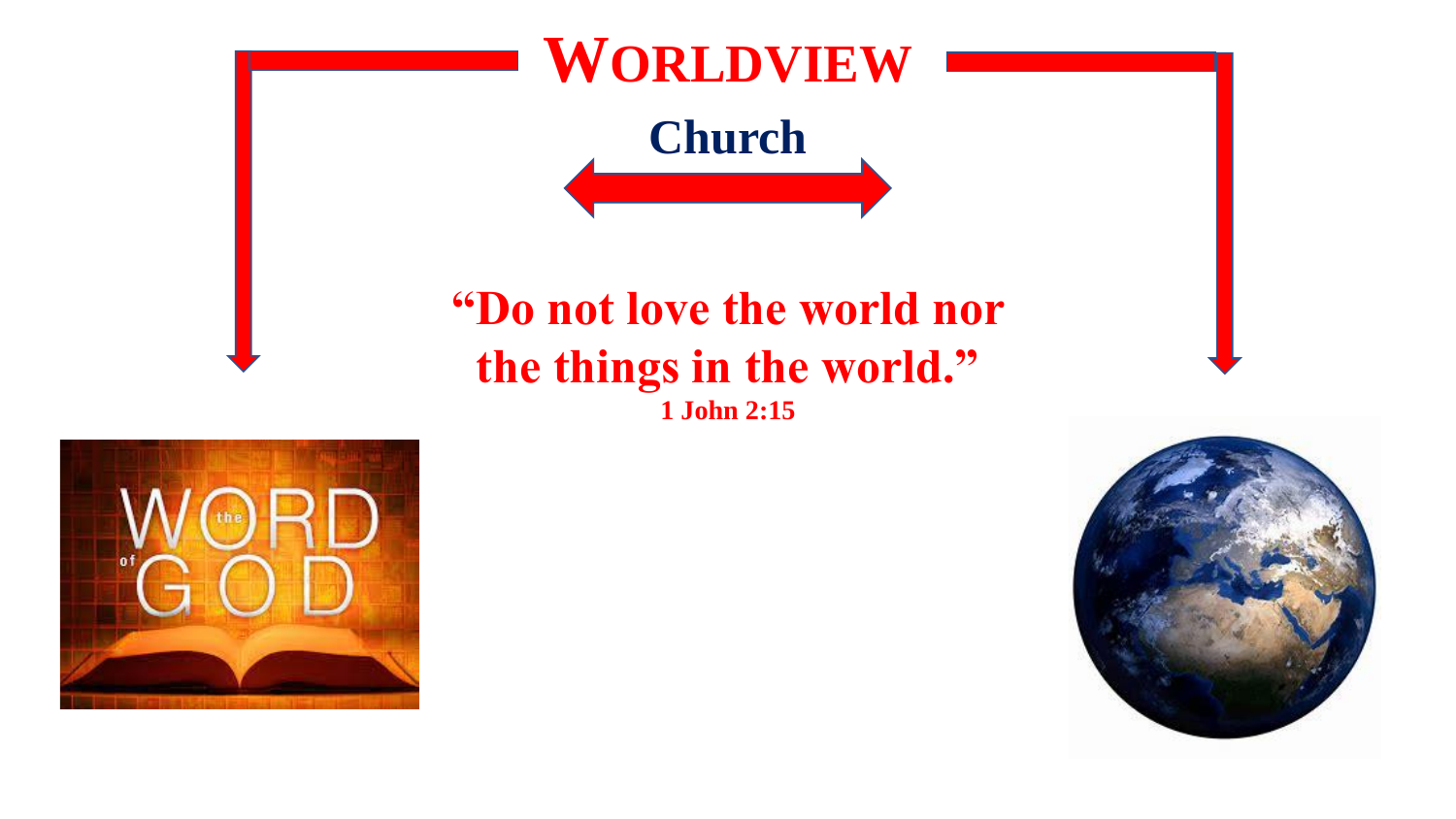## **WHY WOULD WE CONSIDER DISAFFILIATION?**

- **Most of you are probably aware of disagreements within the United Methodist Church that have persisted without resolution for a number of years.**
- **The conflict is rooted in a disagreement regarding the application and interpretation of biblical authority and the Book of Discipline as they relate to certain traditional moral standards particularly human sexual behavior (the practice of homosexuality or the ordination or marriage of self-avowed practicing homosexuals).**
- **Numerous efforts have been made to reach some sort of agreement, but it became apparent that these differences are irreconcilable and that the only way to move forward was to separate and form expressions of Methodism that reflect their understanding of the faith.**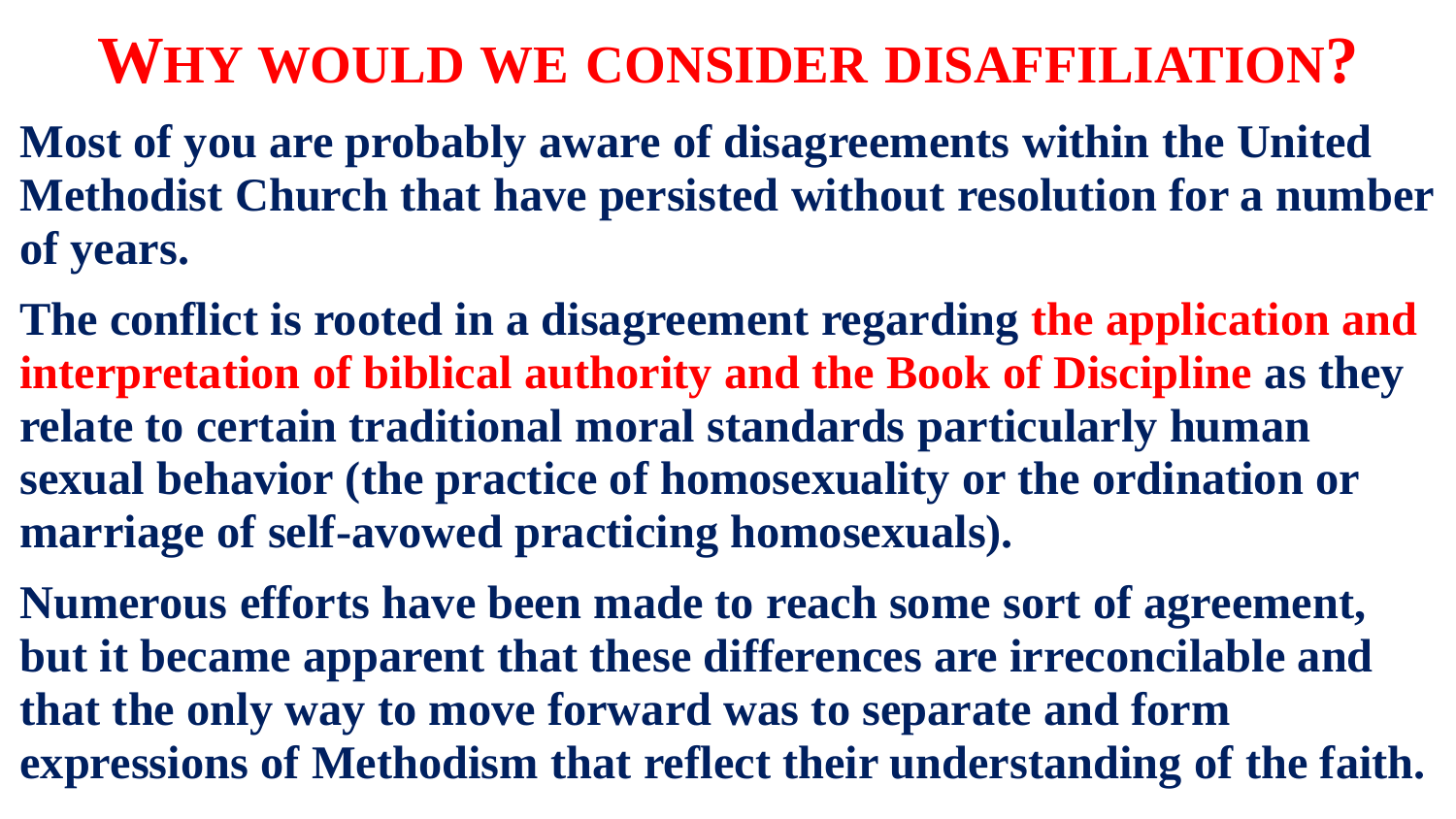**Other denominations have gone through this same process often with severe conflict and expensive litigation.**

**Fortunately, a group of representatives from the various factions (Traditionalists, Centrists, Progressives) within the United Methodist Church came together in an effort to reach an amicable agreement on how to divide without painful conflict and wasteful litigation.**

**This group worked diligently to reach a proposed agreement now known as…**

**THE PROTOCOL OF RECONCILIATION & GRACE THROUGH SEPARATION**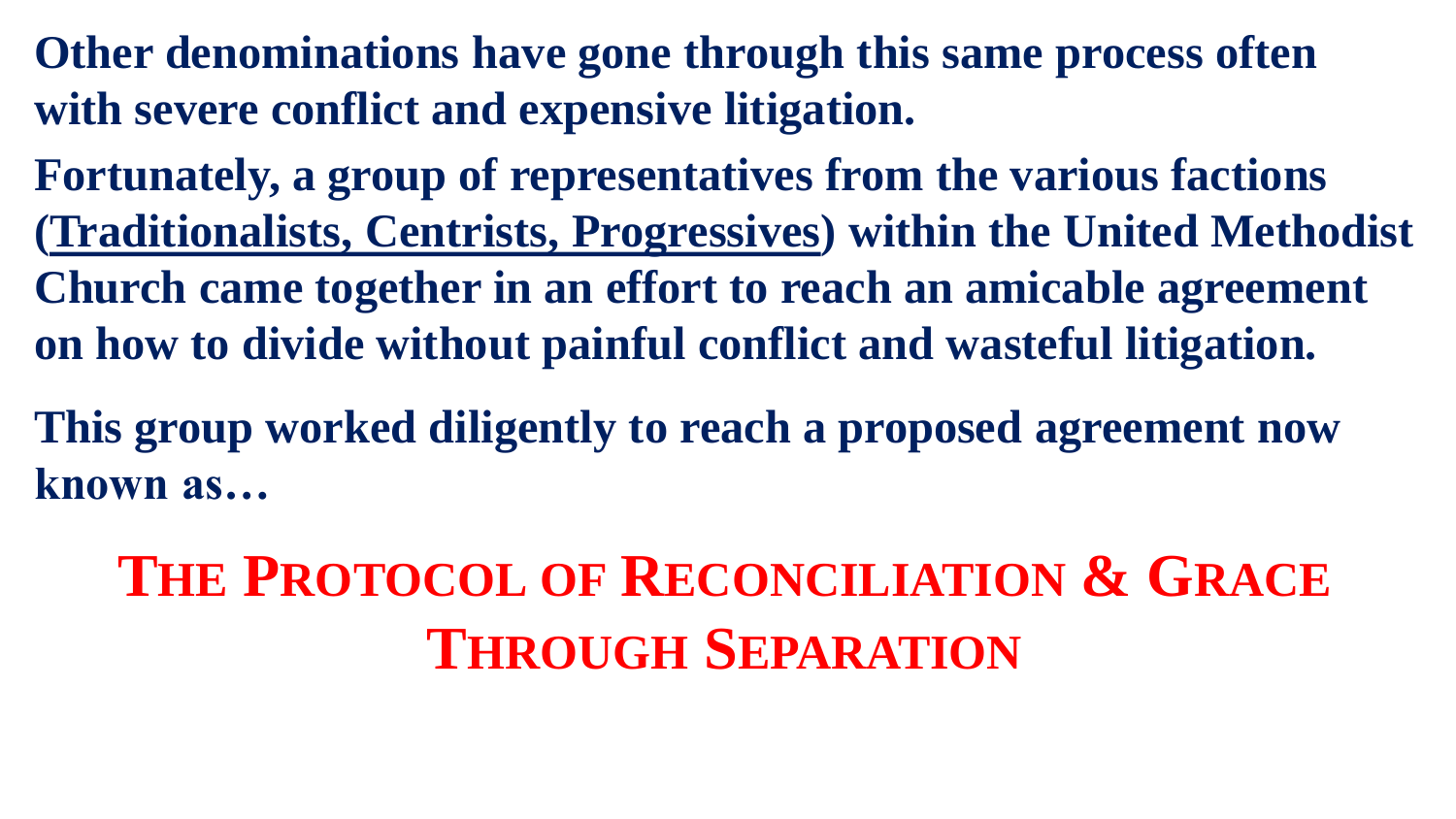**This agreement was finalized December 17, 2019. It was to be taken up at the 2020 General Conference.**

**As a result of COVID, the 2020 and 2021 Conferences were postponed. In addition, this year's Conference was postponed and rescheduled for 2024. Therefore, the vote on the Protocol will have been delayed at least four years.**



**The decision to cancel this year's Conference and delay the next Conference two years has not been well received by many looking forward to resolving their differences through the Protocol agreement.**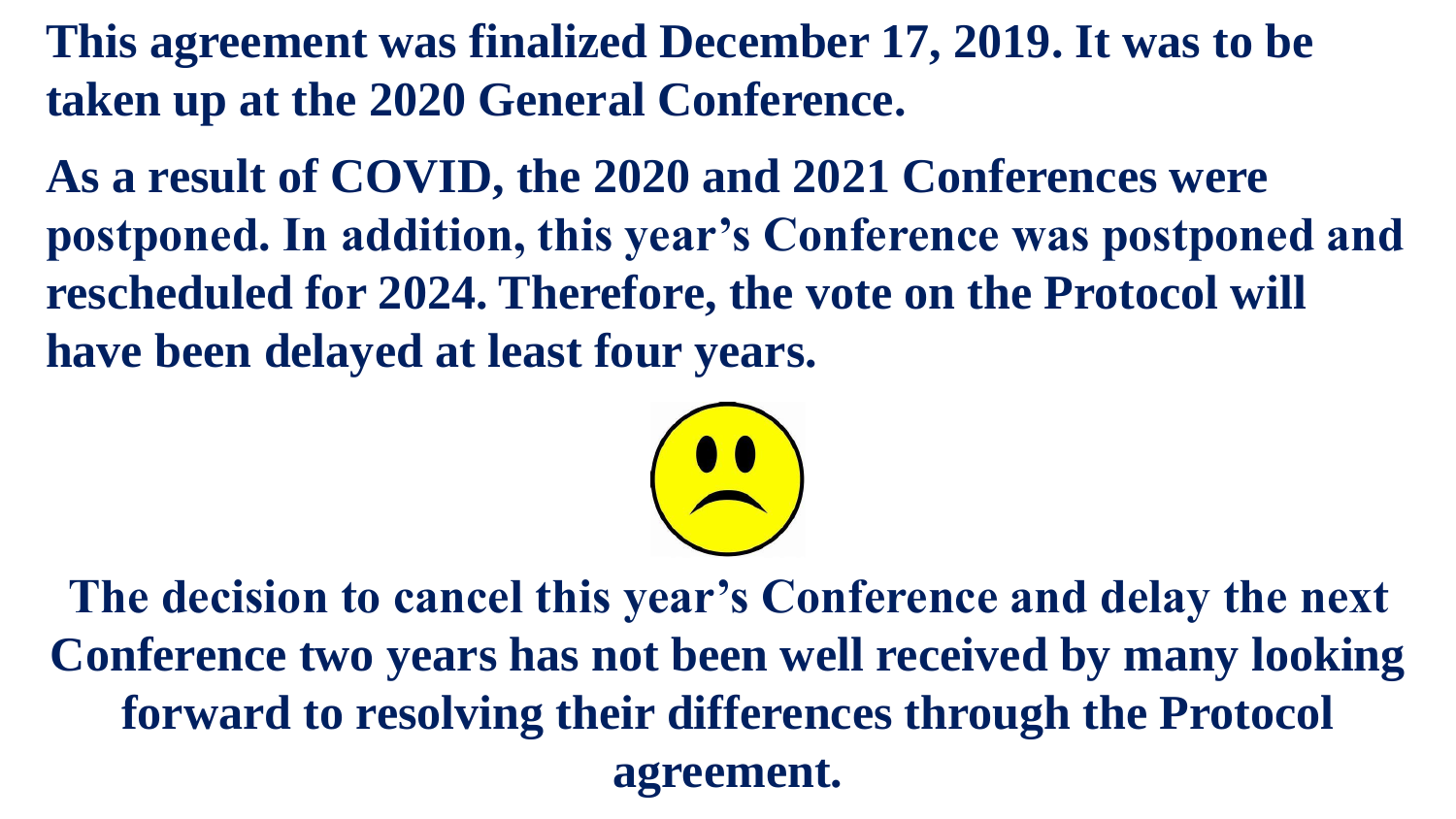## **THE REV. ROB RENFROE** *PRESIDENT AND PUBLISHER OF GOOD NEWS*

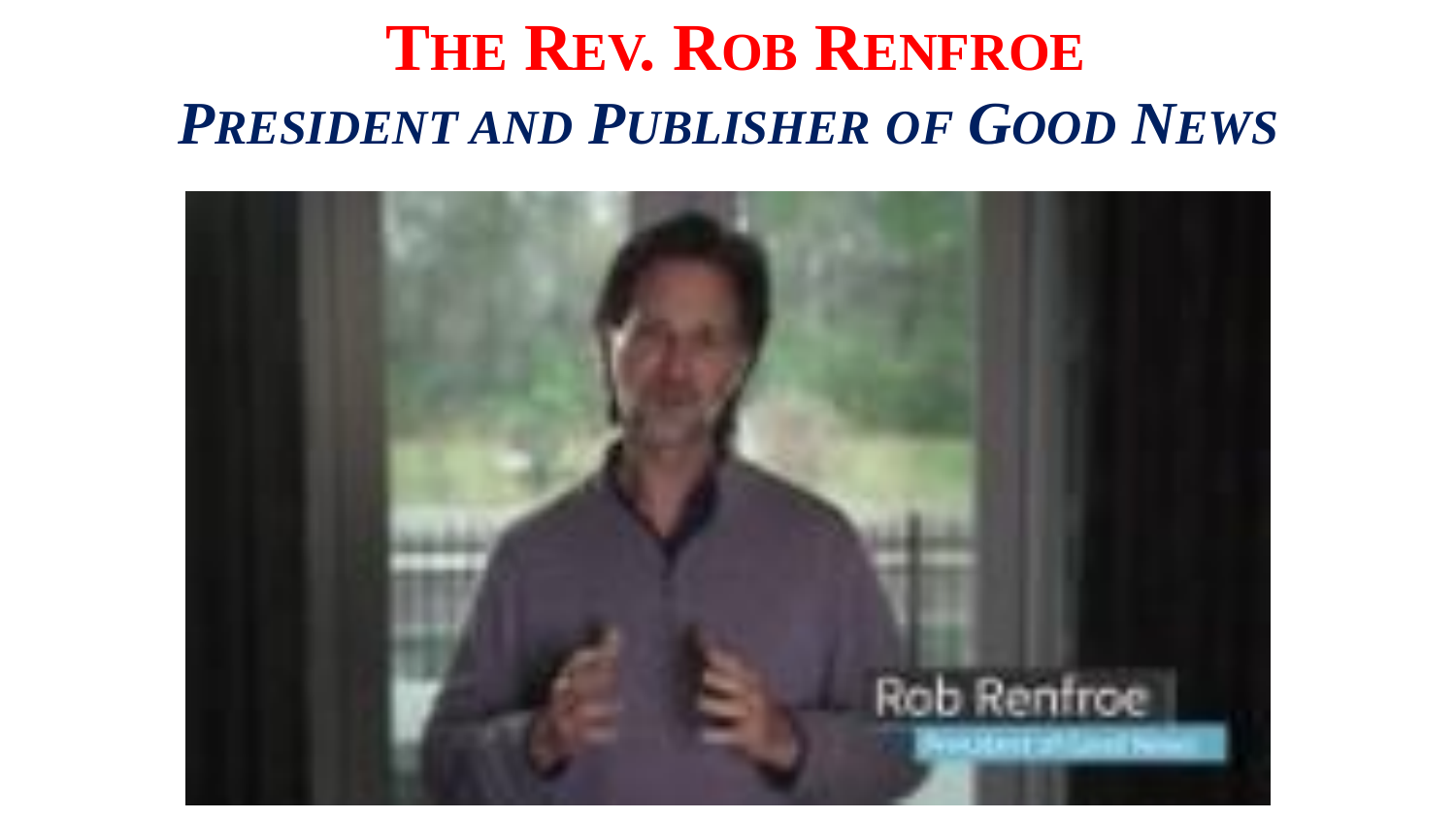## **THE REV. JOSEPH F. DIPAOLO**

**Lead Pastor at Lancaster First United Methodist Church in Lancaster, Pennsylvania The United Methodist Church's Commission on General Conference (COGC)**

**"I am grieved and heartbroken over what I have experienced in the last two months as a member of the Commission, and on Monday (March 7), I resigned from that body in protest over the decision to postpone again. I cited as a primary reason for resigning that I had lost trust in the integrity of the process."** 

**The Rev. DiPaolo explains in detail why he resigned from the COGC.**

**He concludes the article writing…**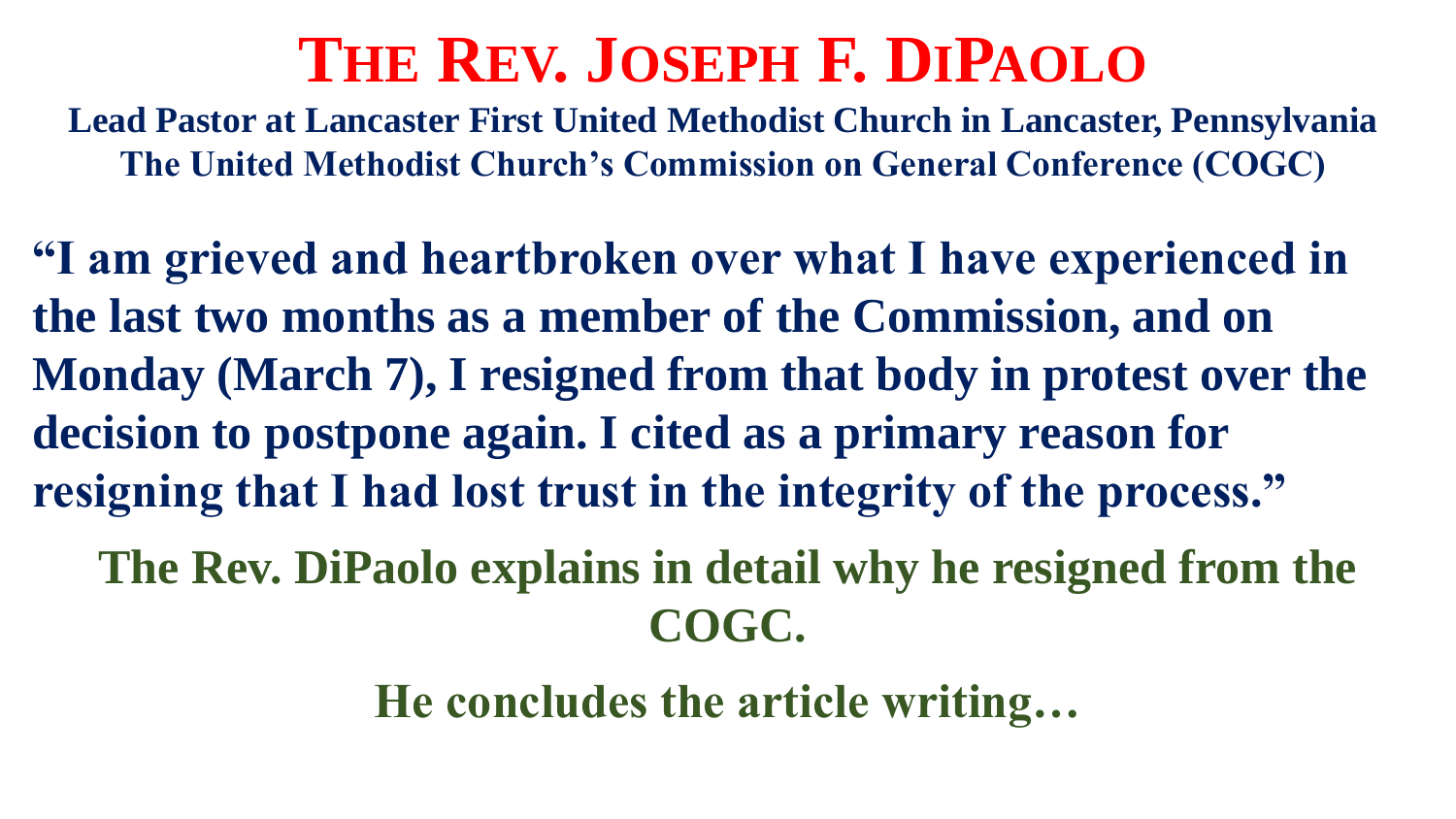**"Because of this unwise and unnecessary decision to postpone, the highest governing body of the UM Church will not be able to meet to address the crisis that is fracturing our denomination or deliberate on the various plans which were proposed to address it. I fear we will shortly see renewed and intensified internal conflict across our connection. The experience of other mainline denominations that have divided without an amicable plan of separation suggests that many millions of dollars will now be wasted in legal battles over property."**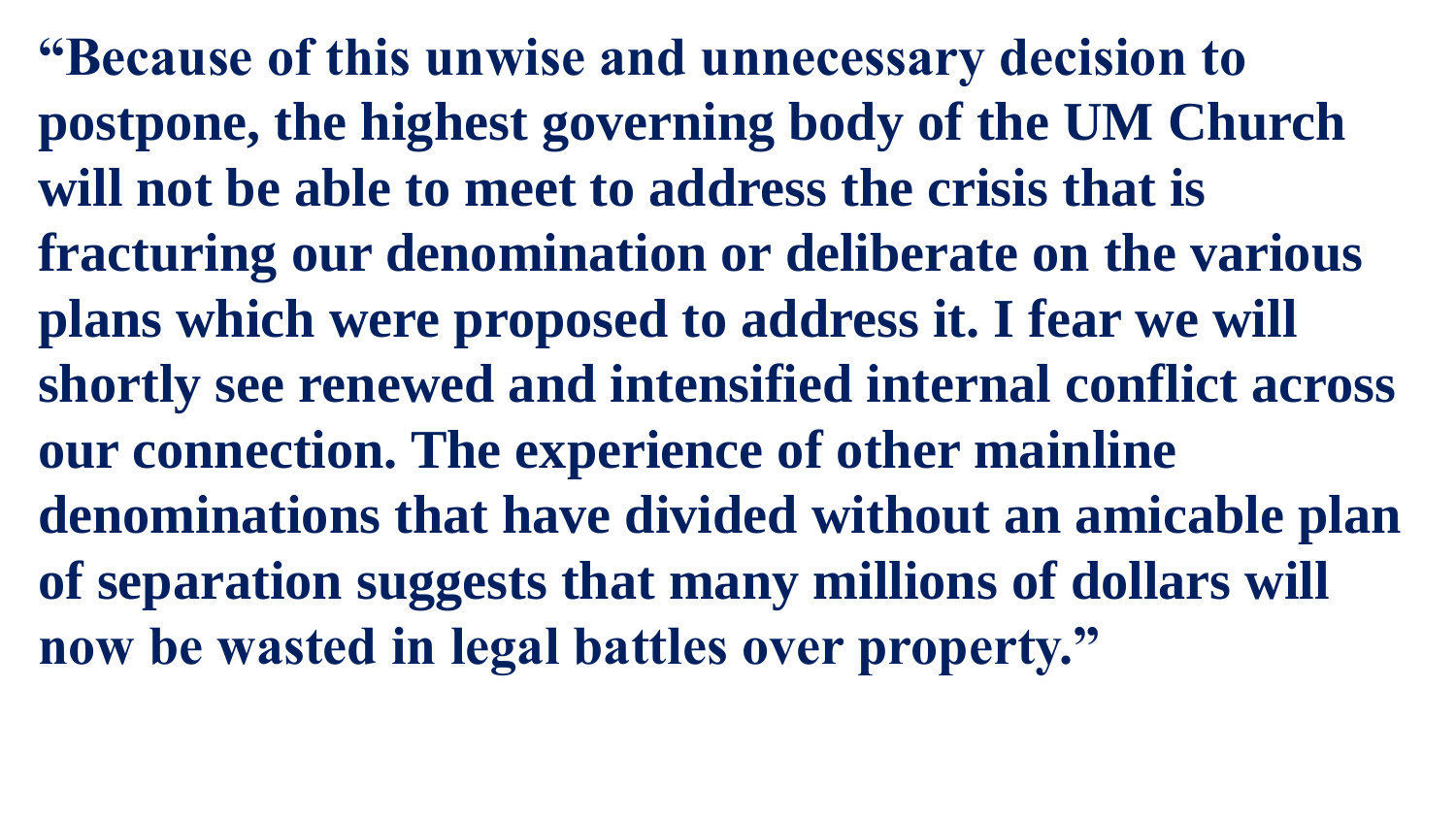### **WHY NOT WAIT UNTIL 2024? IS THERE AN ALTERNATIVE AMICABLE WAY TO SEPARATE?**



**2019 SPECIAL SESSION GENERAL CONFERENCE** 

### **PARAGRAPH 2553**

**During the special General Conference held in 2019, a new paragraph (2553) was added to the Book of Discipline which allows for United Methodist Churches to disaffiliate from the denomination based on their disagreement with the church's stance on human sexuality. The provision of this paragraph is in effect until December 31, 2023**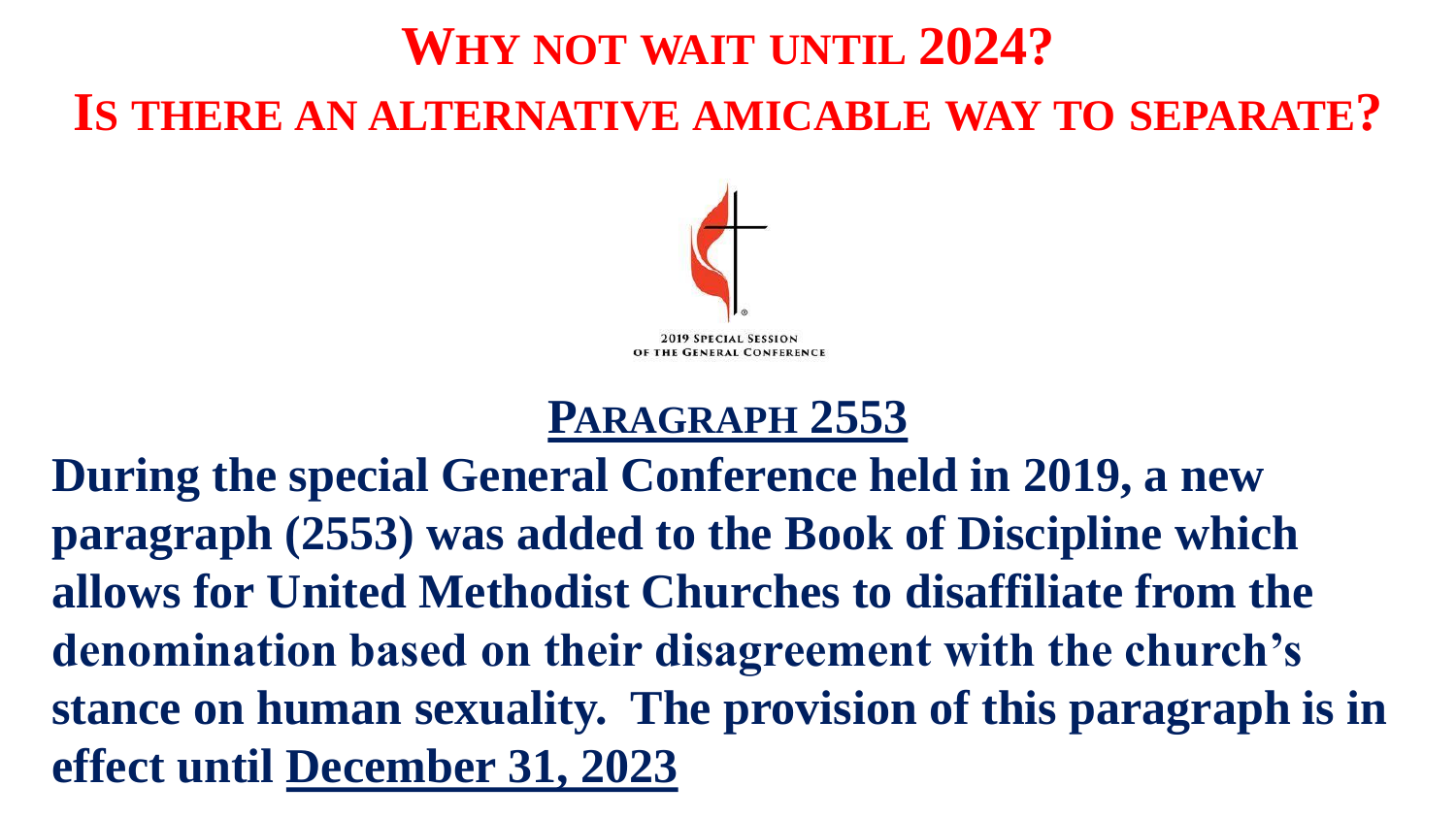### **BOOK OF DISCIPLINE PARAGRAPH 2553**

### **Disaffiliation of a Local Church Over Issues Related to Human Sexuality**

**Because of the current deep conflict within The United Methodist Church around issues of human sexuality, a local church shall have a limited right, under the provisions of this paragraph, to disaffiliate from the denomination for reasons of conscience regarding a change in the requirements and provisions of the Book of Discipline related to the practice of homosexuality or the ordination or marriage of self-avowed practicing homosexuals as resolved and adopted by the 2019 General Conference, or the actions or inactions of its annual conference related to these issues which follow.**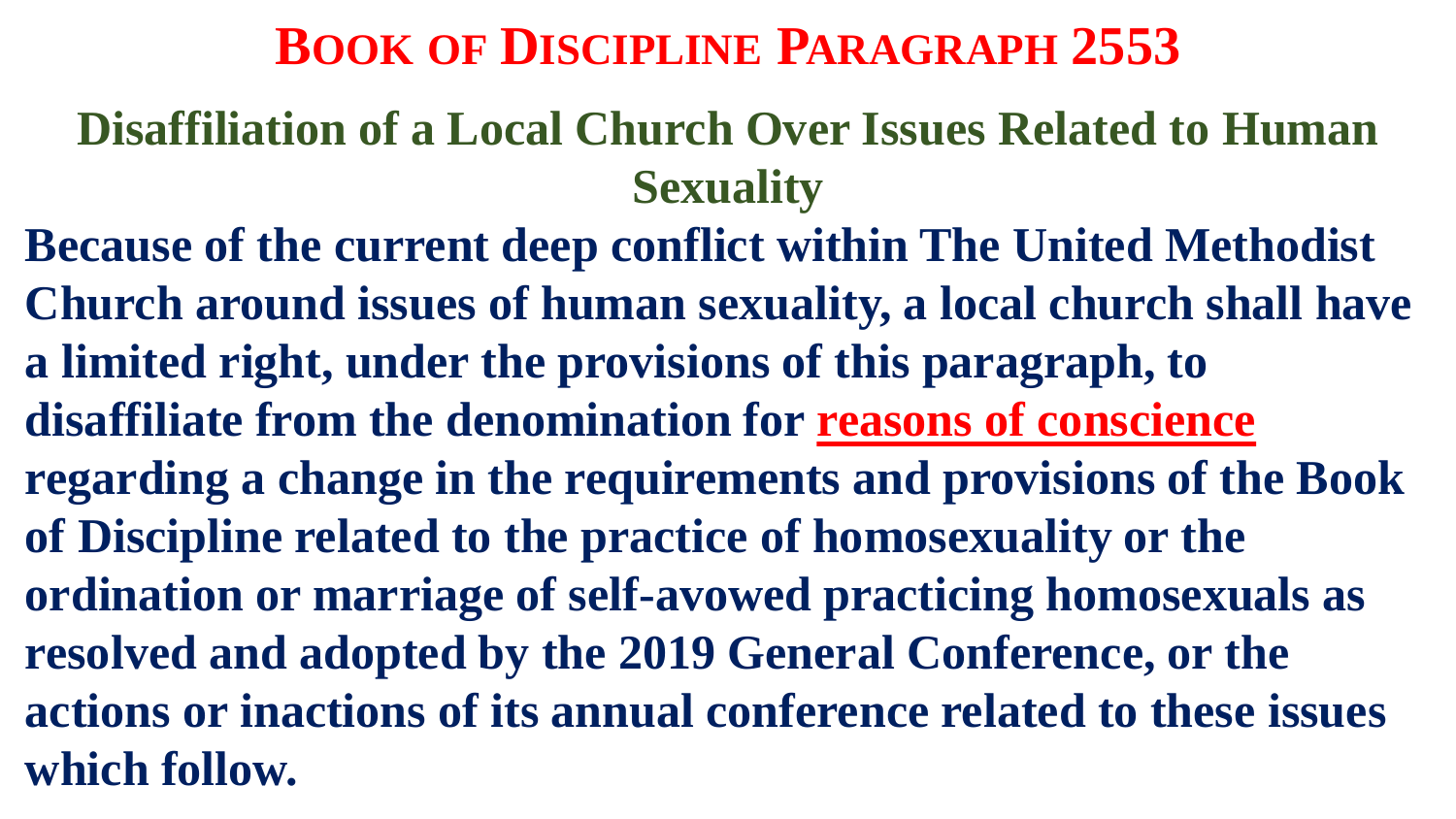### **HOW DOES THIS PROVISION WORK?**

- **Trinity Process for Disaffiliation from the United Methodist Church (UMC) and Affiliation with the Global Methodist Church (GMC)**
- **1. Leadership considers disaffiliation according to 2553**
- **2. Call a meeting of the Administrative Council to vote on initiating the disaffiliation process**
- **3. Contact the District Superintendent (DS) to initiate the request**
- **4. DS calls a Church Conference to hold a vote on disaffiliation from UMC. This requires a 2/3 majority of "Professing Members." DS chairs the conference**

*If the Church votes to disaffiliate…*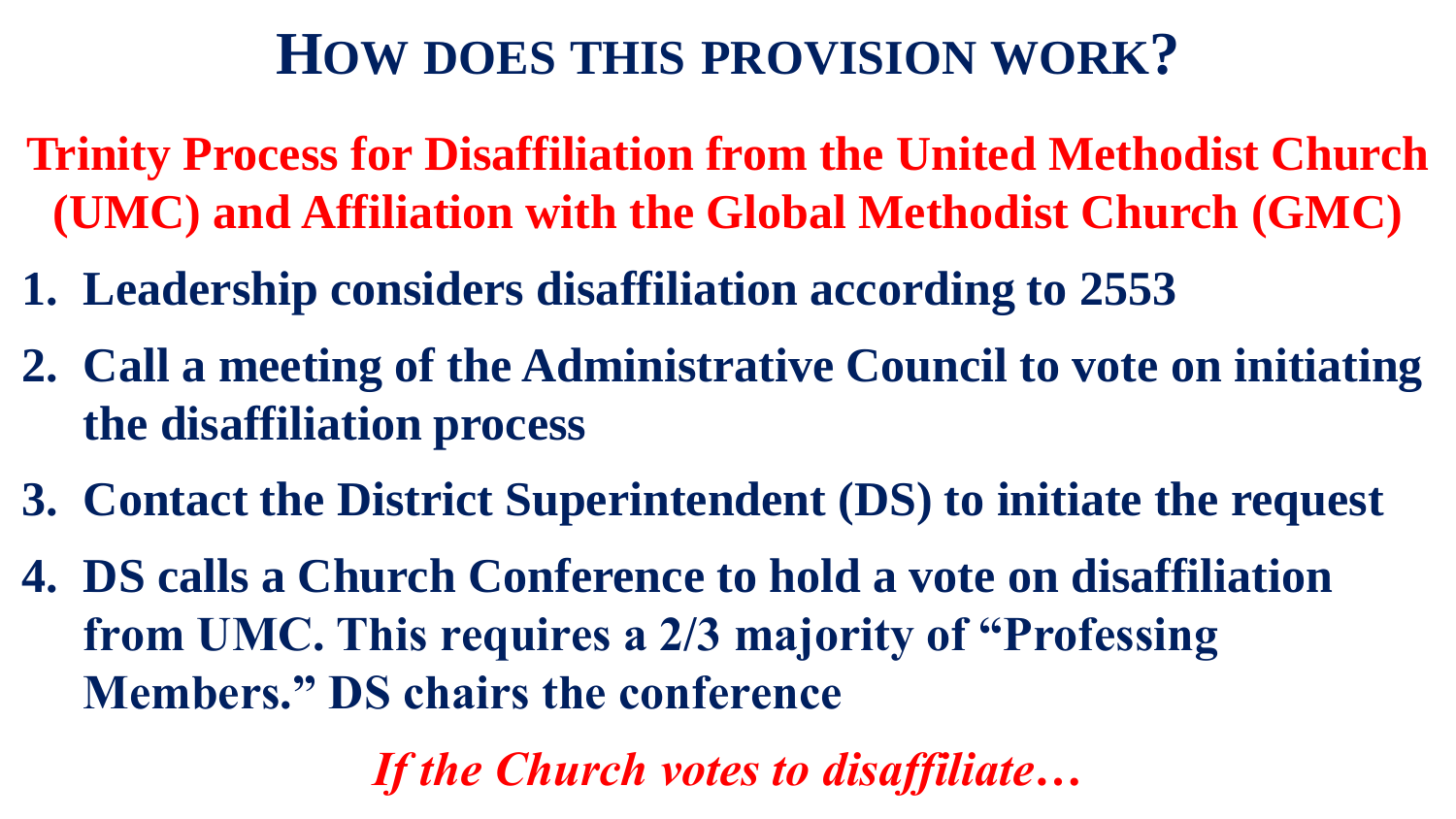- **4. The Conference and Trinity will reach a mutually agreed upon settlement according to the guidelines outlined in paragraph 2553**
- **5. The Annual Conference with vote on our petition (a simple majority is required to pass) - June 15 - 17, 2022 Brentwood United Methodist Church**
- **6. Trinity fulfills obligations according to the settlement and proceeds with GMC affiliation**

### **What is a "Professing Member"**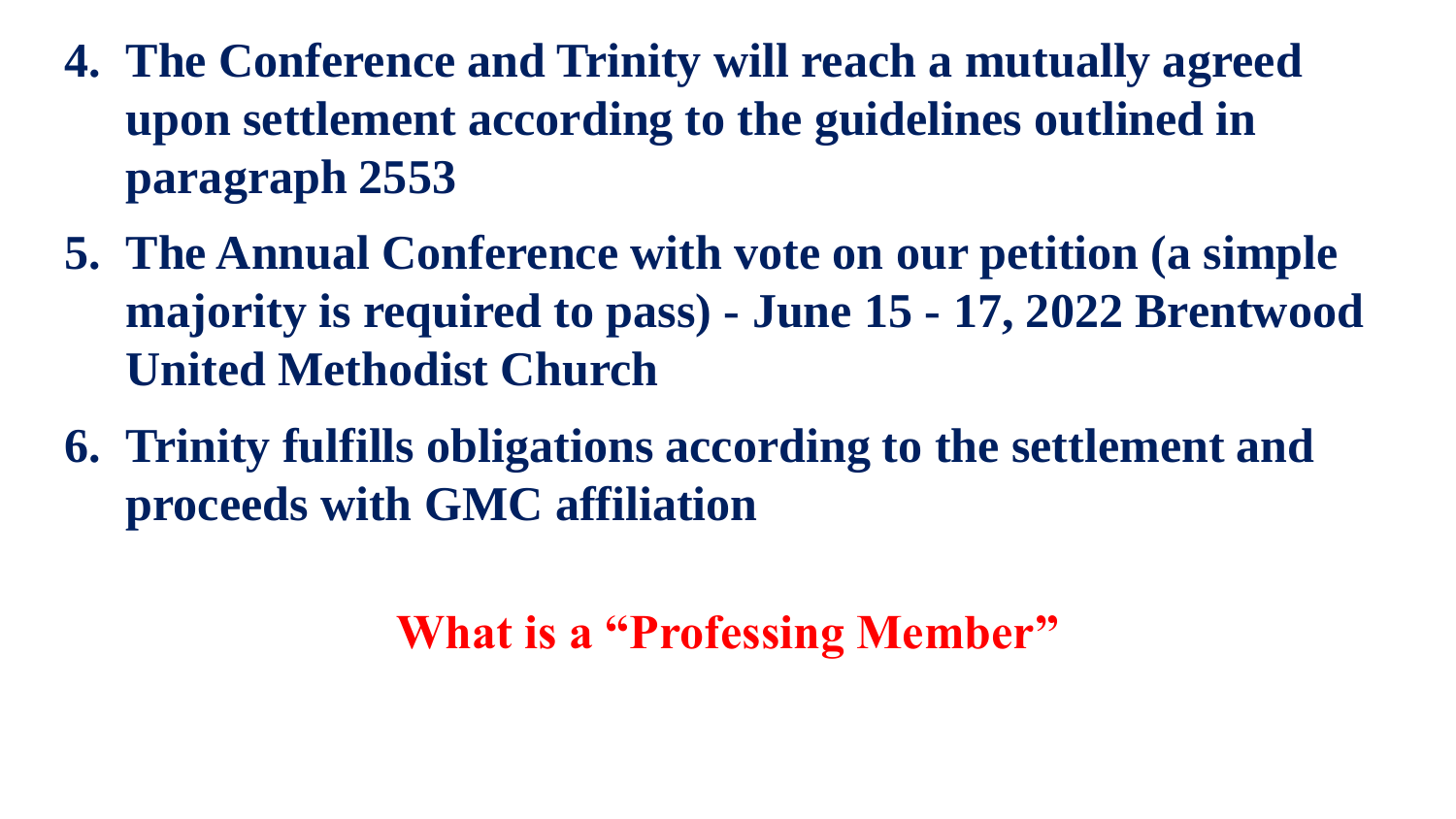**DEFINITION OF PROFESSING MEMBER BOOK OF DISCIPLINE: PARAGRAPH 217**

**When persons unite as professing members with a local United Methodist church, they profess their faith in God, the Father Almighty, maker of heaven and earth; in Jesus Christ his only Son; and in the Holy Spirit. Thus, they make known their desire to live their daily lives as disciples of Jesus Christ. They covenant together with God and with the members of the local church to keep the vows which are a part of the order of confirmation and reception into the Church:**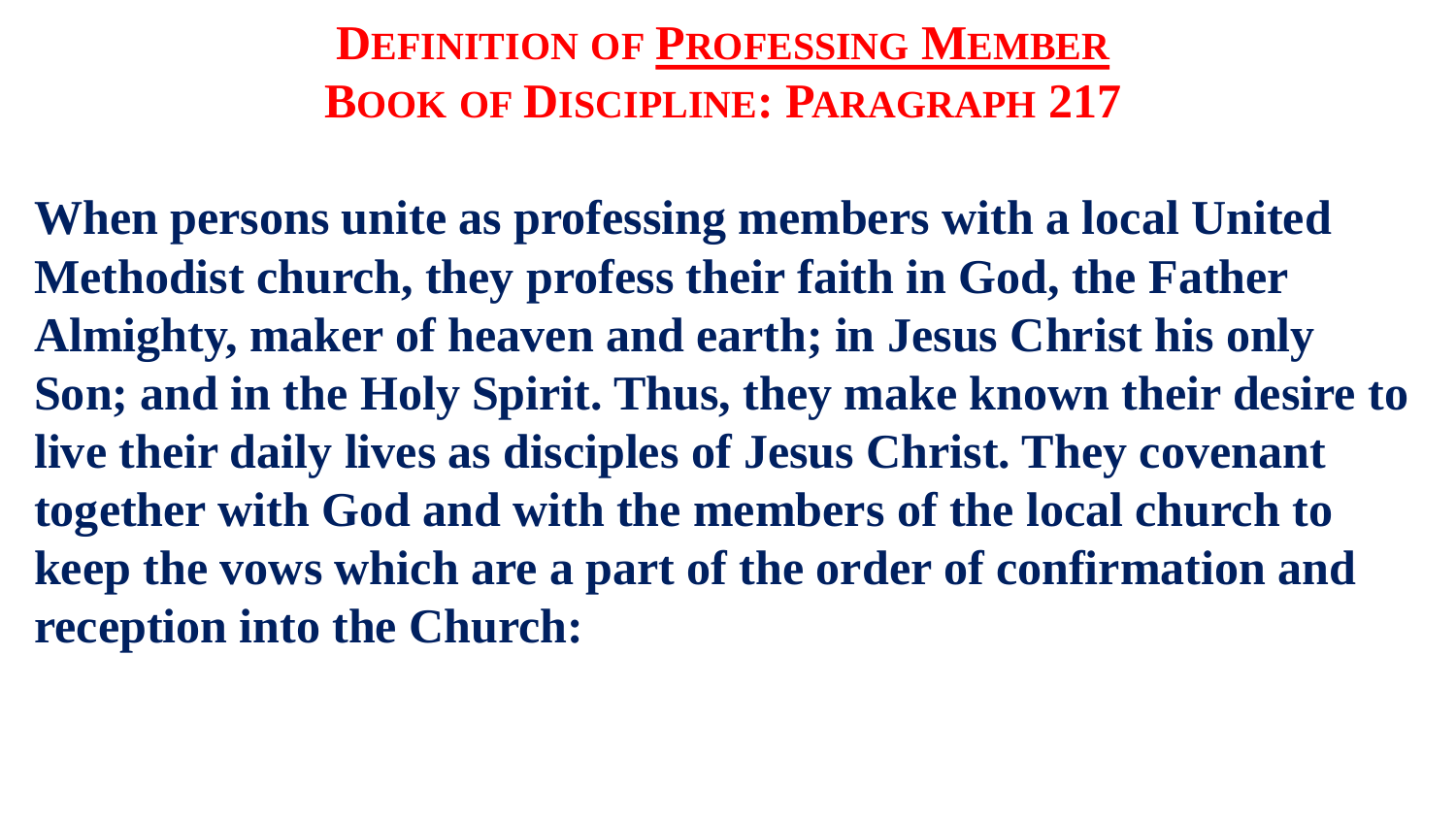- **1. To renounce the spiritual forces of wickedness, reject the evil powers of the world, and repent of their sin;**
- **2. To accept the freedom and power God gives them to resist evil, injustice, and oppression;**
- **3. To confess Jesus Christ as Savior, put their whole trust in his grace, and promise to serve him as their Lord;**
- **4. To remain faithful members of Christ's holy church and serve as Christ's representatives in the world;**
- **5. To be loyal to Christ through The United Methodist Church and do all in their power to strengthen its ministries;**
- **6. To faithfully participate in its ministries by their prayers, their presence, their gifts, their service, and their witness;**
- **7. To receive and profess the Christian faith as contained in the Scriptures of the Old and New Testaments.**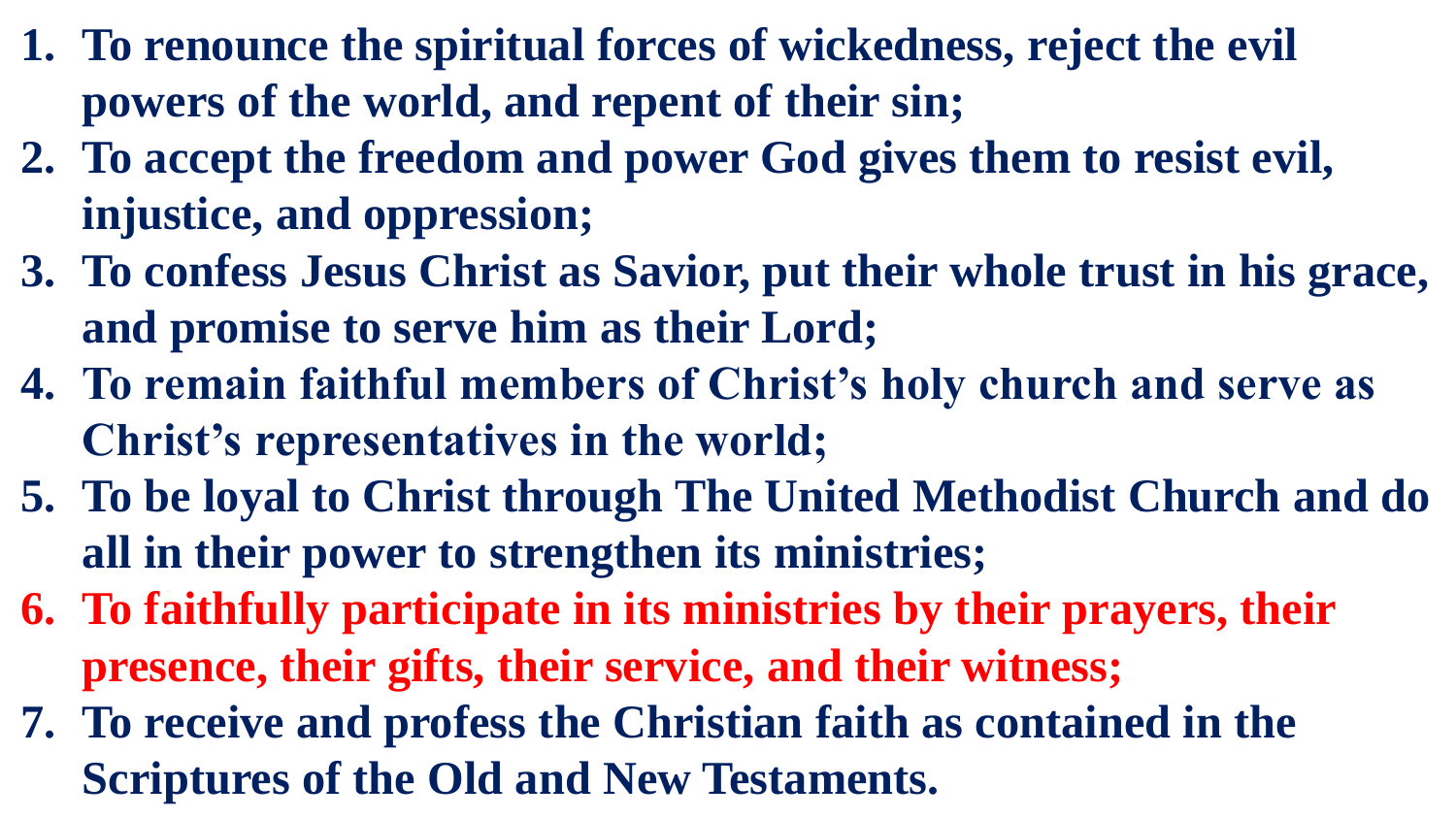**HAVE ANY OTHER TWKUMC CONFERENCE CHURCHES DISAFFILIATED?**

> **2021 Salem UMC Simpkins Chapel UMC Cainsville UMC Fountain Grove UMC Lascassas UMC Mt. Carmel UMC 2022**

**The Rev Allen Black advised me that he was meeting with several churches going through the process now**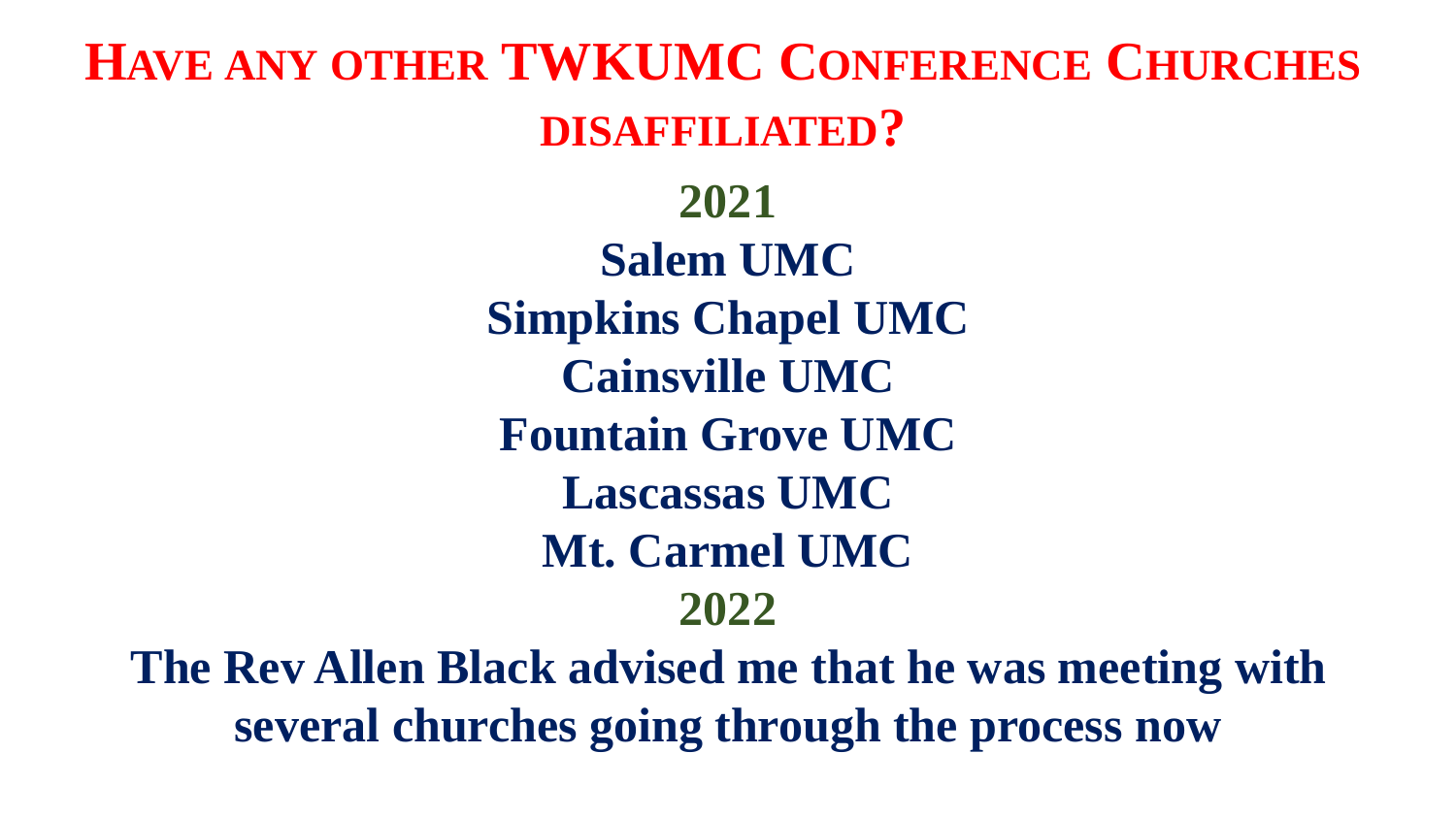#### **WHAT ABOUT THE REST OF THE UMC?**

**The leadership of Mt. Bethel United Methodist Church, a Marietta-based congregation with approximately 10,000 members, voted in April 2021 to begin the process of disaffiliation.**

**One of United Methodism's largest megachurches, Frazer UMC in Montgomery, Ala., announced Feb. 1, 2022, that it will seek disaffiliation from The United Methodist Church to join the Free Methodist Church.**

**The Missouri Conference is working with multiple congregations considering disaffiliation.**

**A United Methodist News review of U.S. annual conference reports and publicly available journals found that annual conferences — church regional bodies — approved about 100 disaffiliations in 2021. That's up from the 32 U.S. disaffiliations recorded in 2020…many more are expected following the decision to postpone this years GC**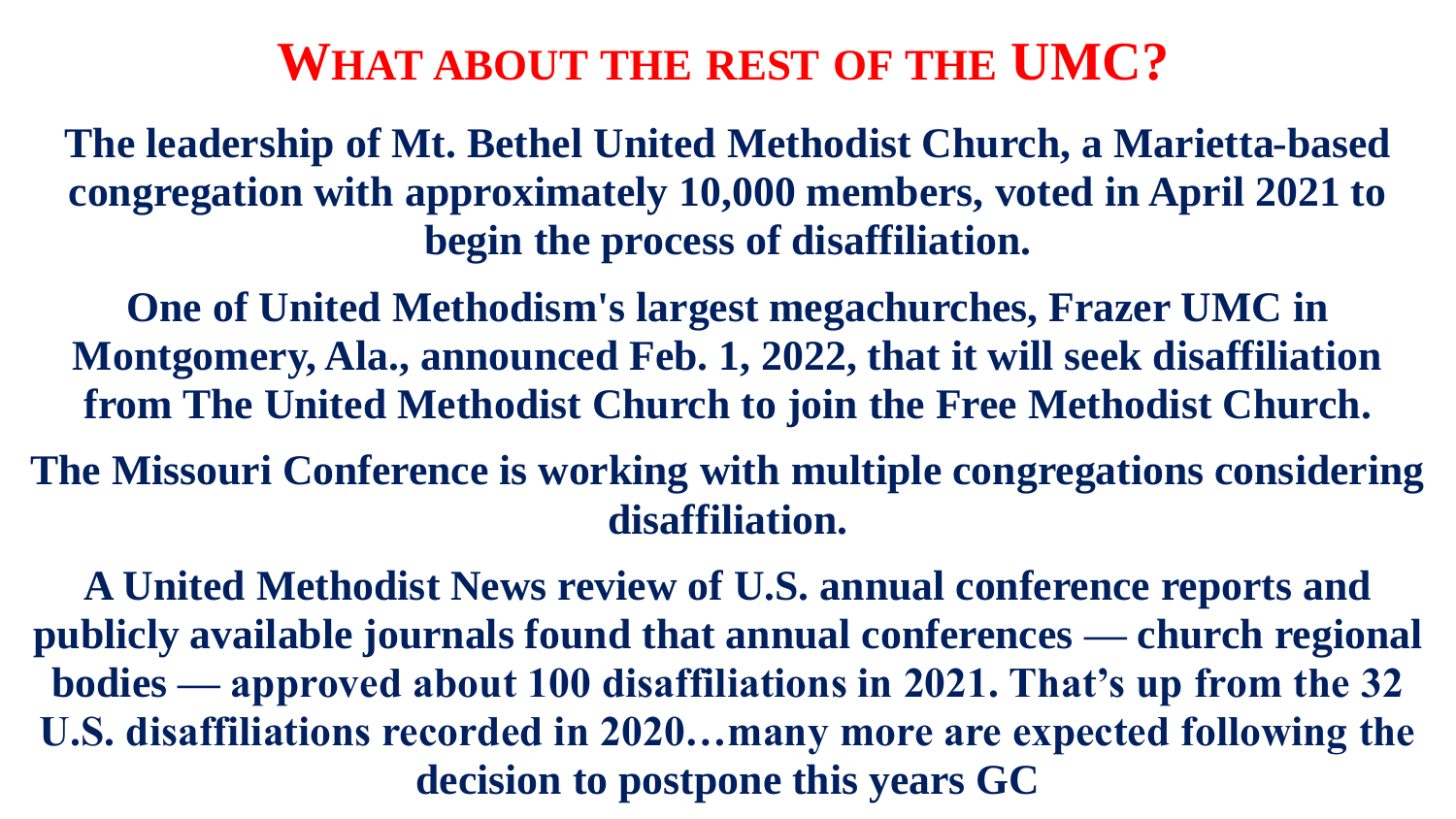



**Northport, Alabama**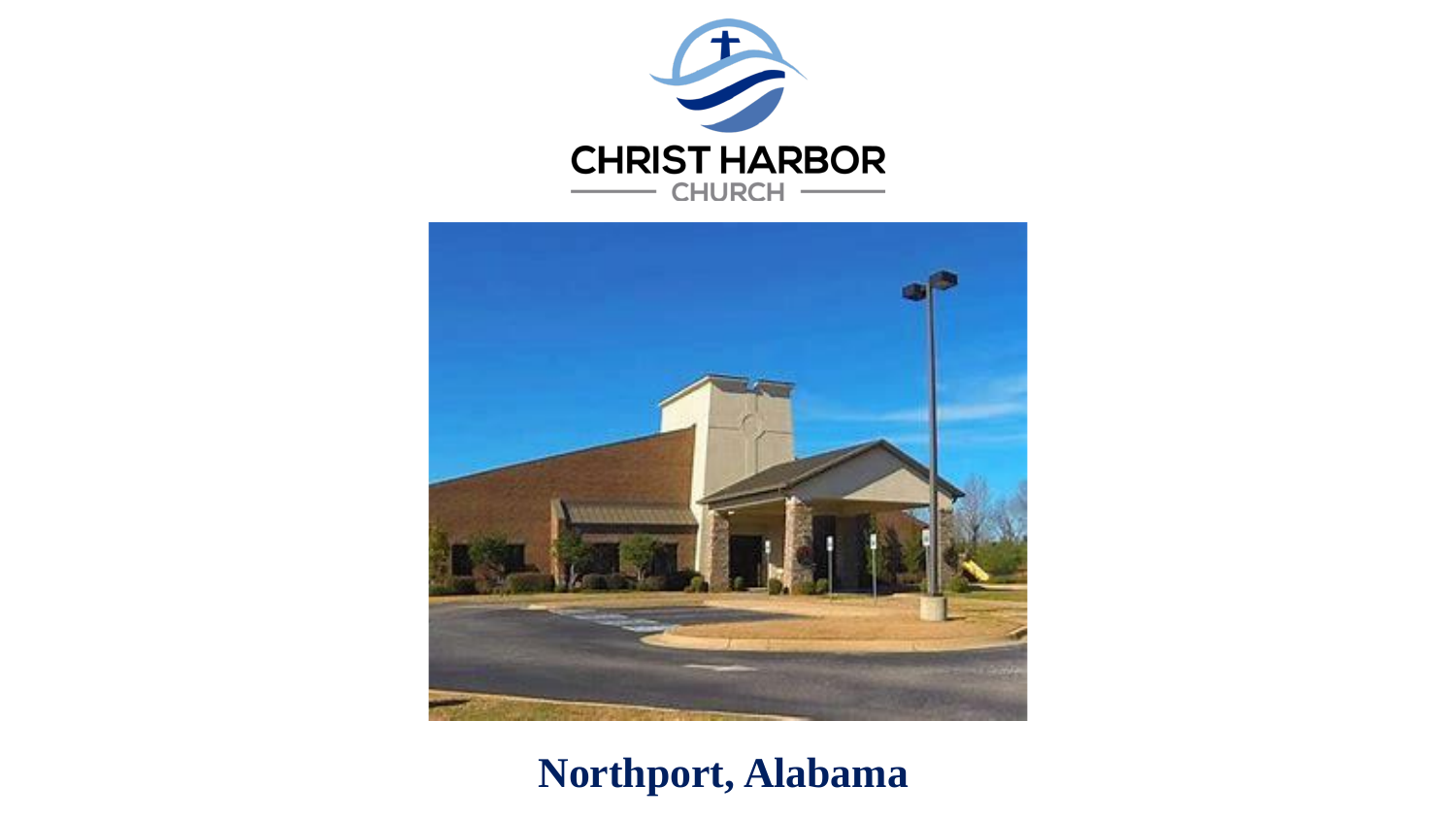

**Christ Harbor began with 4-5 families in the fall of 1998 in the pastor's living room. In January of 2000, Christ Harbor officially chartered. They built their building in 2015. Today they hold two Sunday services averaging 350 in attendance and have 20 small groups. The Pastor is the Rev. Dr. John Kearns Marianne's cousin John's Great-Grandparents help found Trinity** *Christ Harbor entered the process of Disaffiliation this month*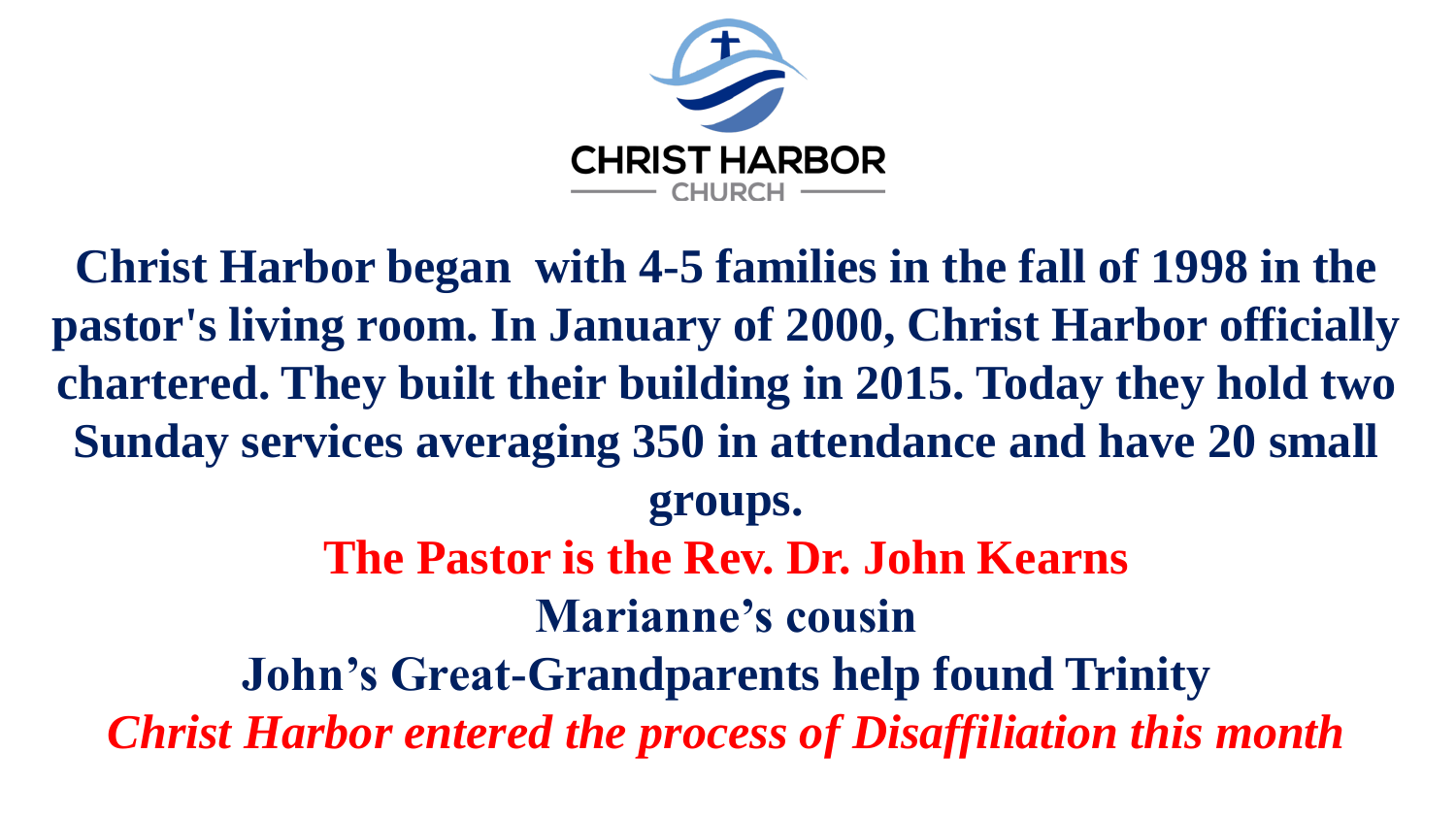**DISAFFILIATION SETTLEMENT**

**Connectional Commitment due 12 months prior to June 30 \$17,365.00 Connectional Commitment paid 12 months to Date -\$11,616.00 Net Correctional Commitment to date** *\$5749.00 (paid by end of June)* **Additional Year Connectional Commitment \$17,246.00 Unfunded Pension Liability \$77,416.00 Total Due upon Disaffiliation \$100,411.00 -** *\$5749* **= \$94,662.00** 

*+ Other Expenses (sign, transfer of assets, etc)*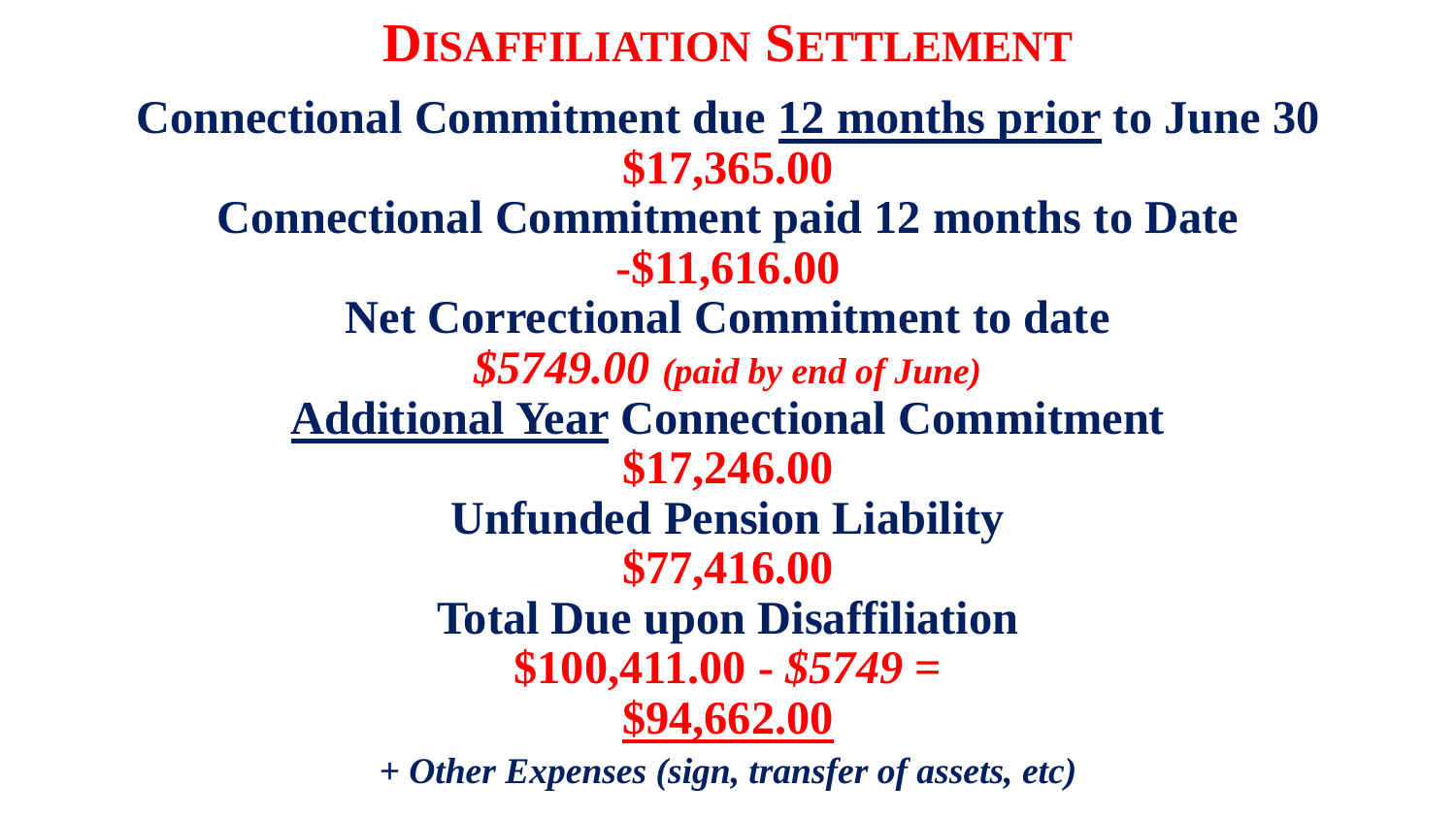**HOW DOES THIS COMPARE WITH OTHER CONFERENCES?**



#### **Baltimore-Washington Conference** The United Methodist Church

- **1. The local church would also pay an additional 12 months of mission shares beyond the disaffiliation date.**
- **2. The local church will additionally pay the church's Fair Share of the unfunded pension liability**
- **3. The local church would pay 50 percent of the assessed value of that property (ouch!)**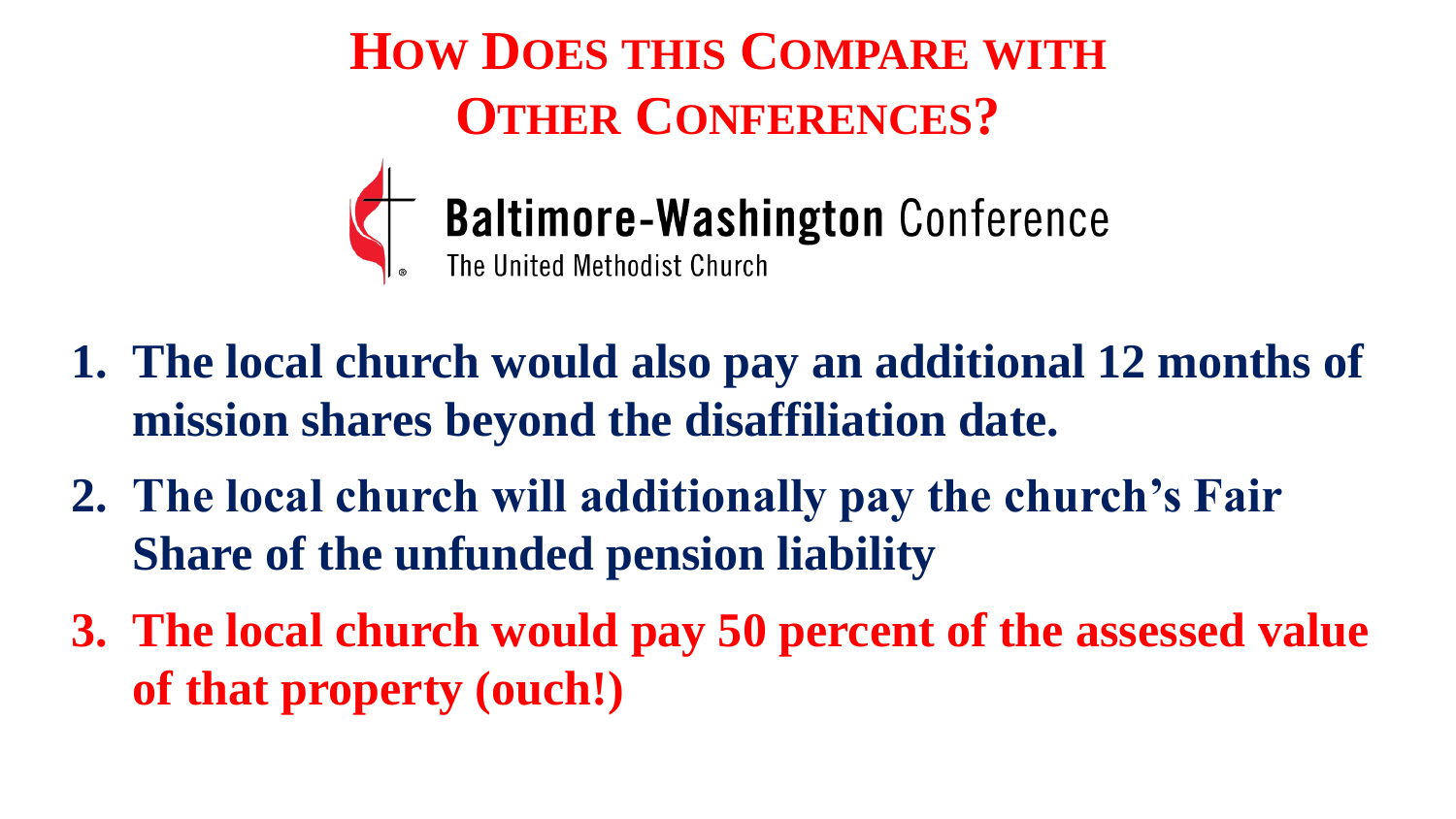### **CAN WE AFFORD TO PAY THE SETTLEMENT?**

| <b>Pinnacle Bank:</b>           |                                       |
|---------------------------------|---------------------------------------|
| <b>Operating Acct</b>           | \$42,914.96                           |
| <b>Memorial Acct</b>            | \$7,732.12                            |
| <b>Capital Acct</b>             | \$2,455.88                            |
| <b>Total:</b>                   | \$53,102.96                           |
| <b>UMC Development Funds</b>    |                                       |
| <b>Total Memorial Fund</b>      | \$93,761.84                           |
| <b>Net Total:</b>               | \$146,864.80                          |
| <b>Settlement:</b>              | \$94,662.00                           |
| <b>Post Settlement Balance:</b> | \$52,202.80                           |
| <b>Nanette Fund</b>             | \$98,513.93 (designated for children) |
|                                 |                                       |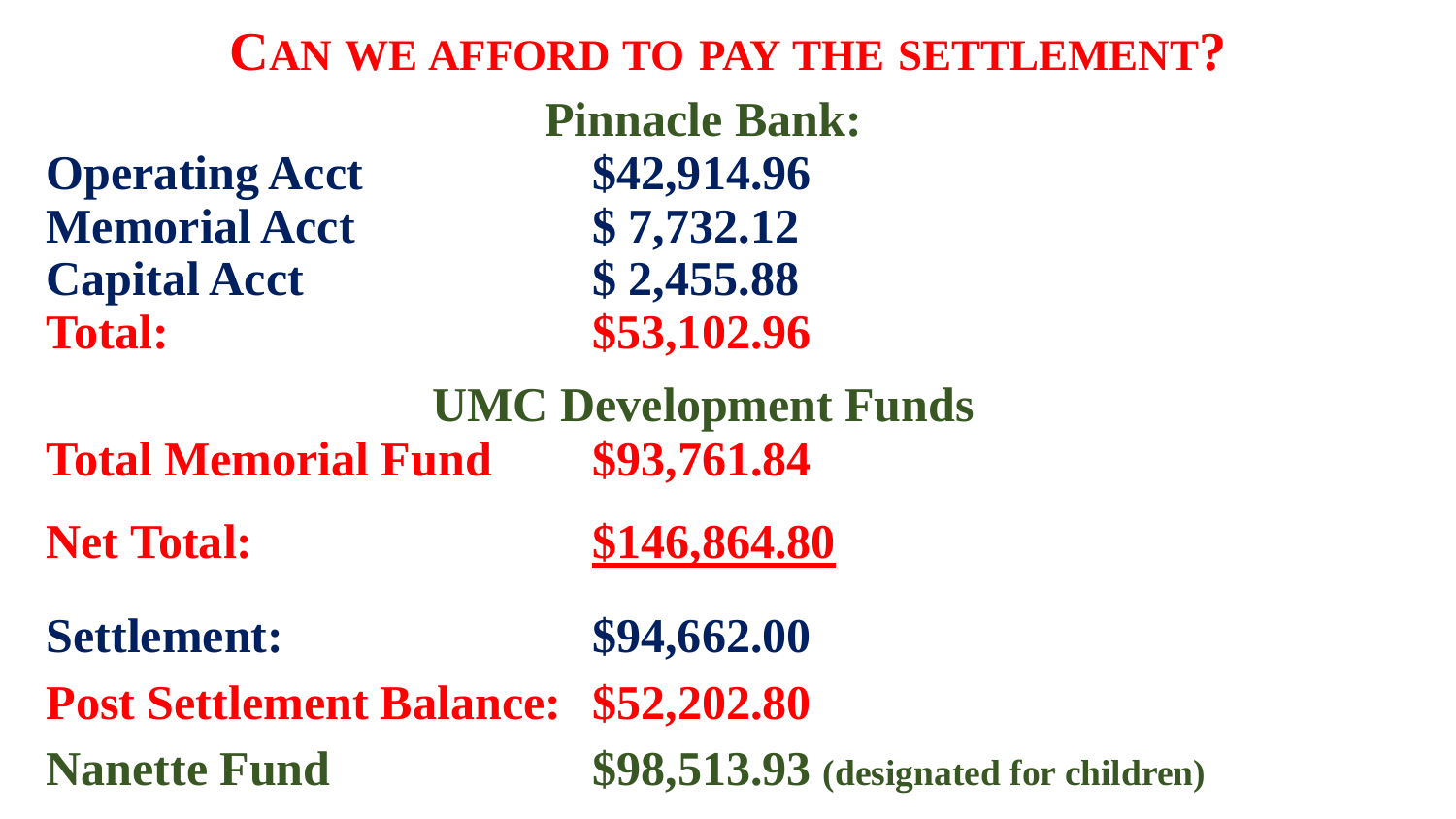### **CAN THESE FUNDS BE RECUPERIATED?**



### **UMC Apportionment (Past 10 yrs) \$288,547.00 GMC Apportionment (Est 10 yrs) \$144,274.00**

**Difference \$144,273.00**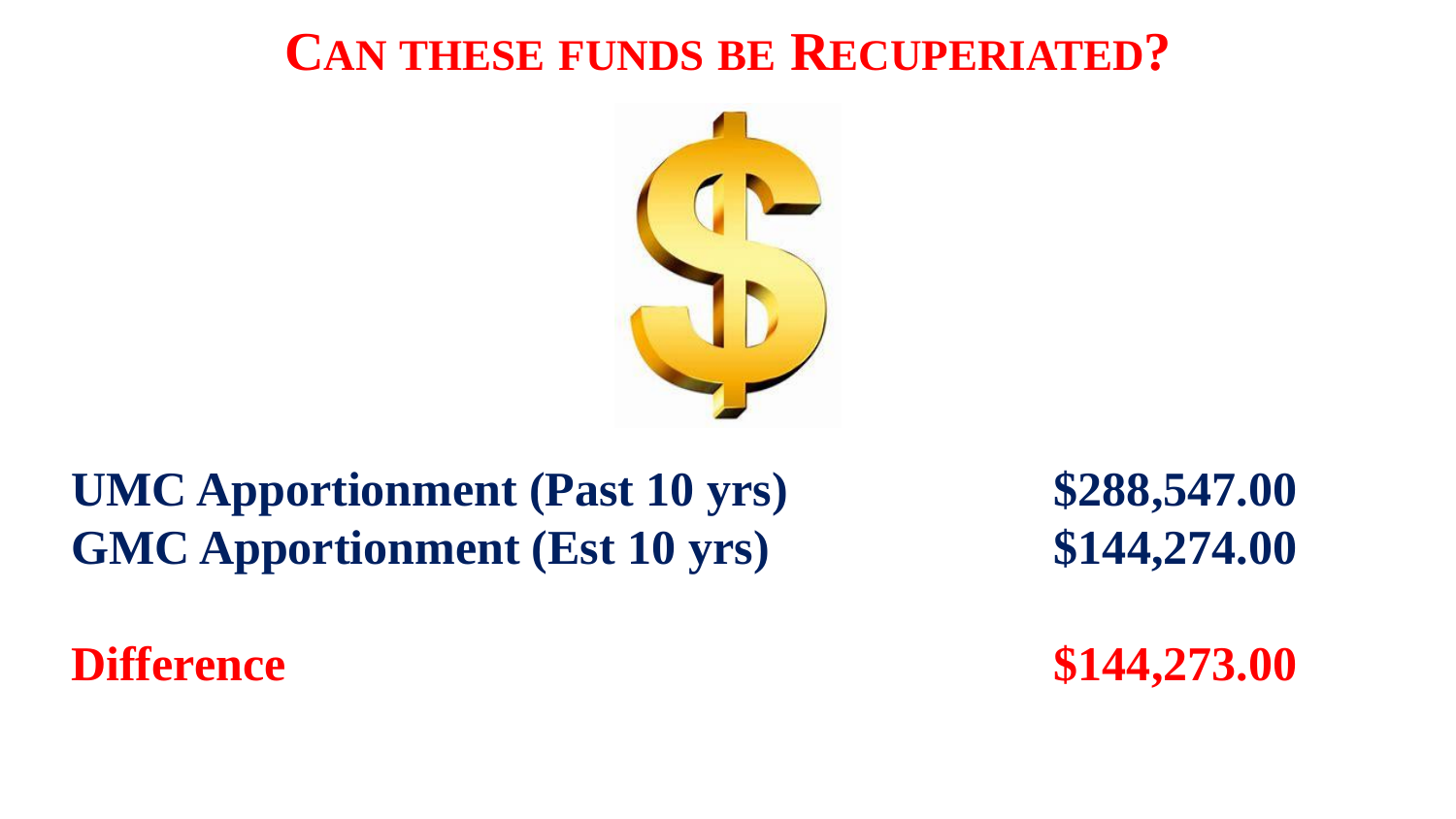### **WHY NOT WAIT UNTIL 2024 AND PROTOCOL VOTE?**

- **1. Will there be a General Conference in 2024?**
- **2. Will the Protocol pass as is or could it be amended?**
- **3. The offer outlined in paragraph 2553 expires the end of next year (2023) before the 2024 conference**
- **4. Will the Conference amend the current 2553 agreement to include paying for property?**
- **5. ?????**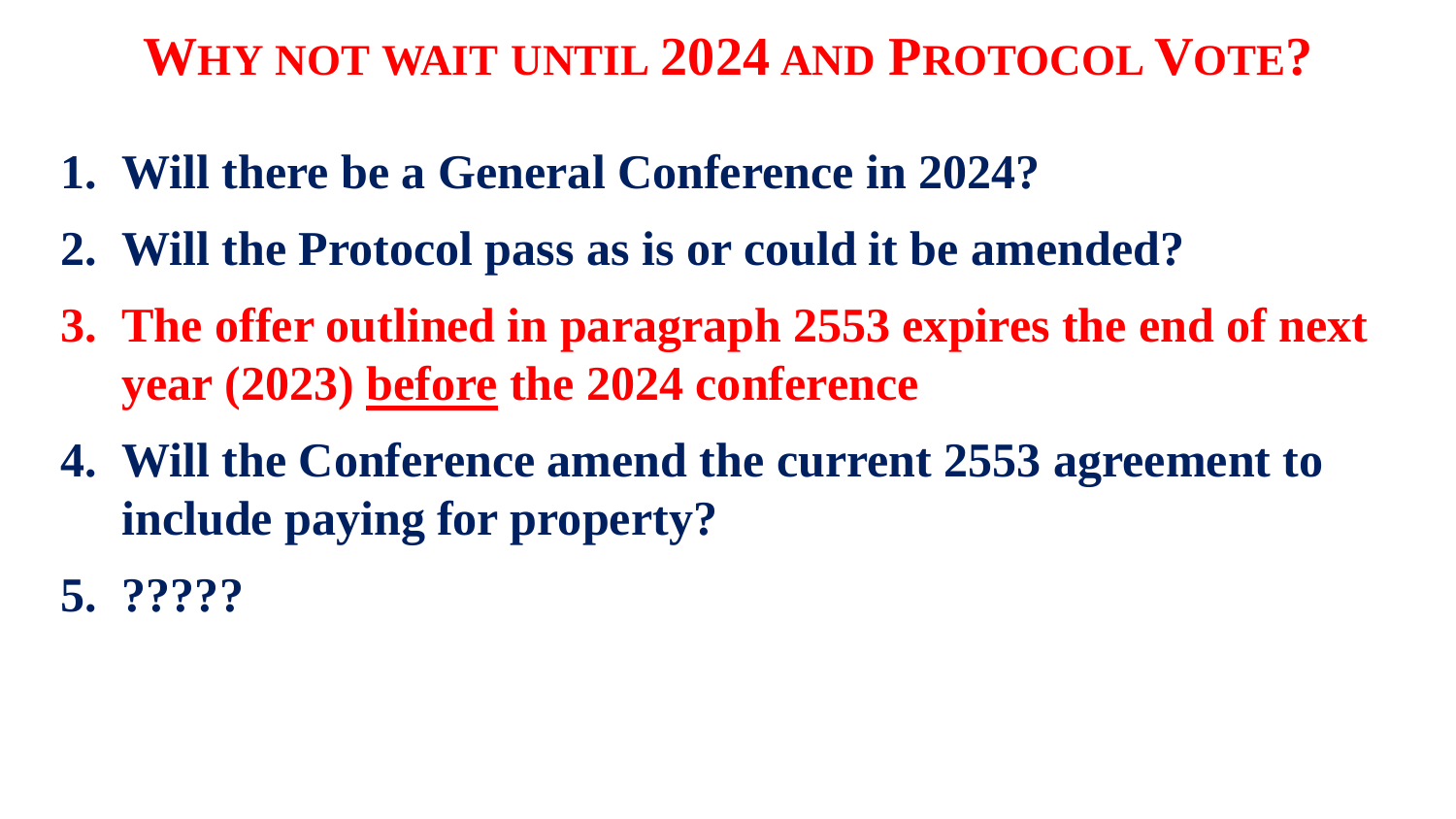### **WHAT IS THE IMPACT ON TRINITY IF WE DISAFFILIATE?**

- **1. The Service (worship and liturgy) = None**
- **2. Clergy – Pastor Ricky already planned on leaving the end of June so we will receive a new pastor = None**
- **3. Loss of members? Gain of members?**
- **4. Cost of disaffiliation – painful but no debt and we have full title to the church, parsonage and land plus a significant amount in our savings**
- **5. What will be our identity? Conversative or liberal? No! A Methodist fellowship where people can meet Jesus and encounter the presence of the Holy Spirit.**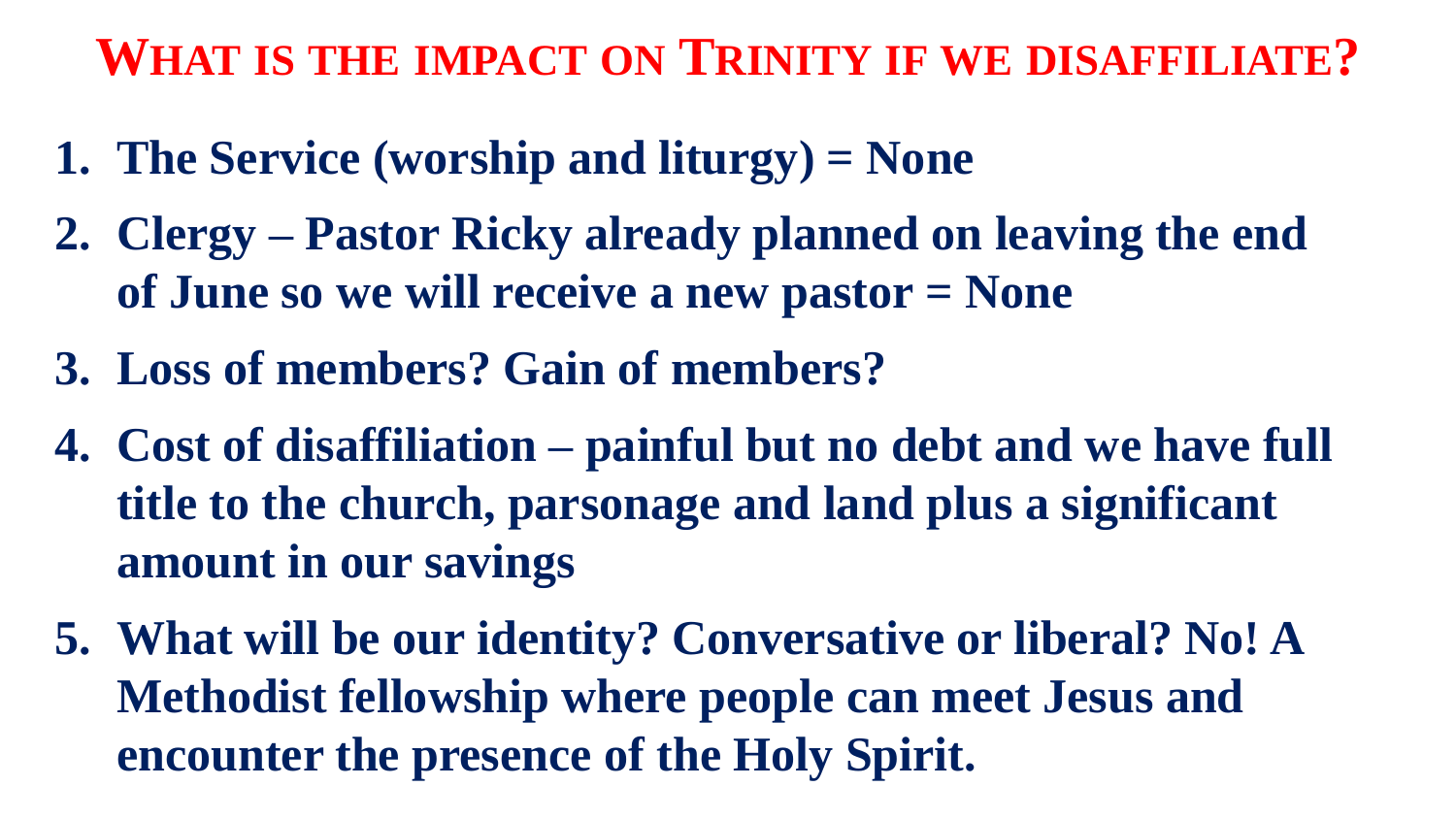### **WHY AFFILIATE WITH THE GLOBAL METHODIST CHURCH?**

- **1. Traditional Methodist faith and practice**
- **2. Global ministry**
- **3. Network of affiliated churches (joint ministry and fellowship)**
- **4. Connect with a unified Methodist denomination**
- **5. Home for traditional Methodists**
- **6. Clergy screening and supply**
- **7. Episcopal support**
- **8. Pooling resources to support worldwide mission network**
- **9. Tax exemption umbrella**
- **10.NO TRUST CLAUSE**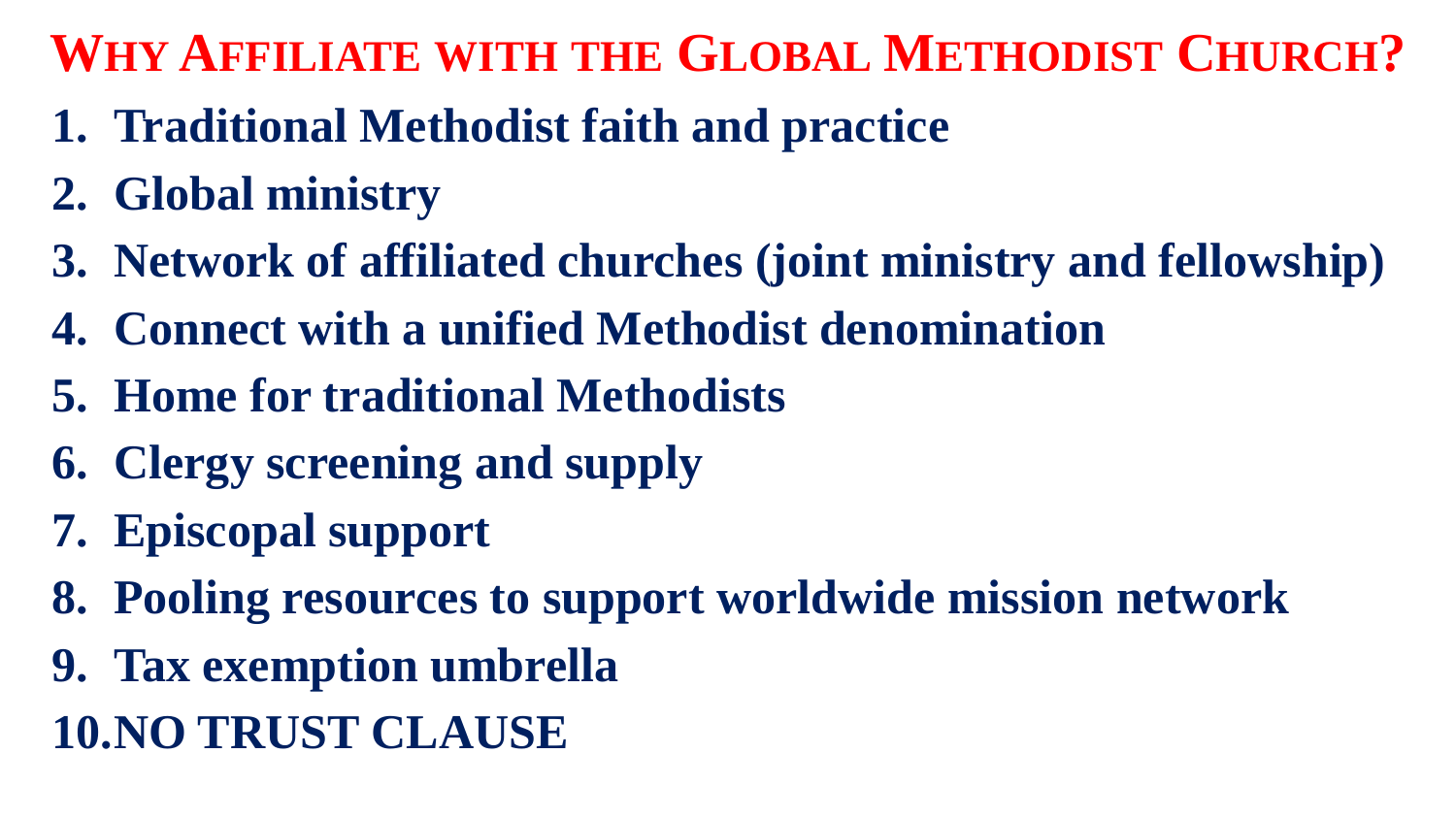

#### *Our Witness to the World*

**"We believe that all persons irrespective of their station or circumstances in life have been made in the image of God and must be treated with dignity, justice, and respect. We denounce as sin racism, sexism, and other expressions that unjustly discriminate against any person (Genesis 1-2, Deuteronomy 16:19- 20, Luke 11:42, 19:9, Colossians 3:11)."**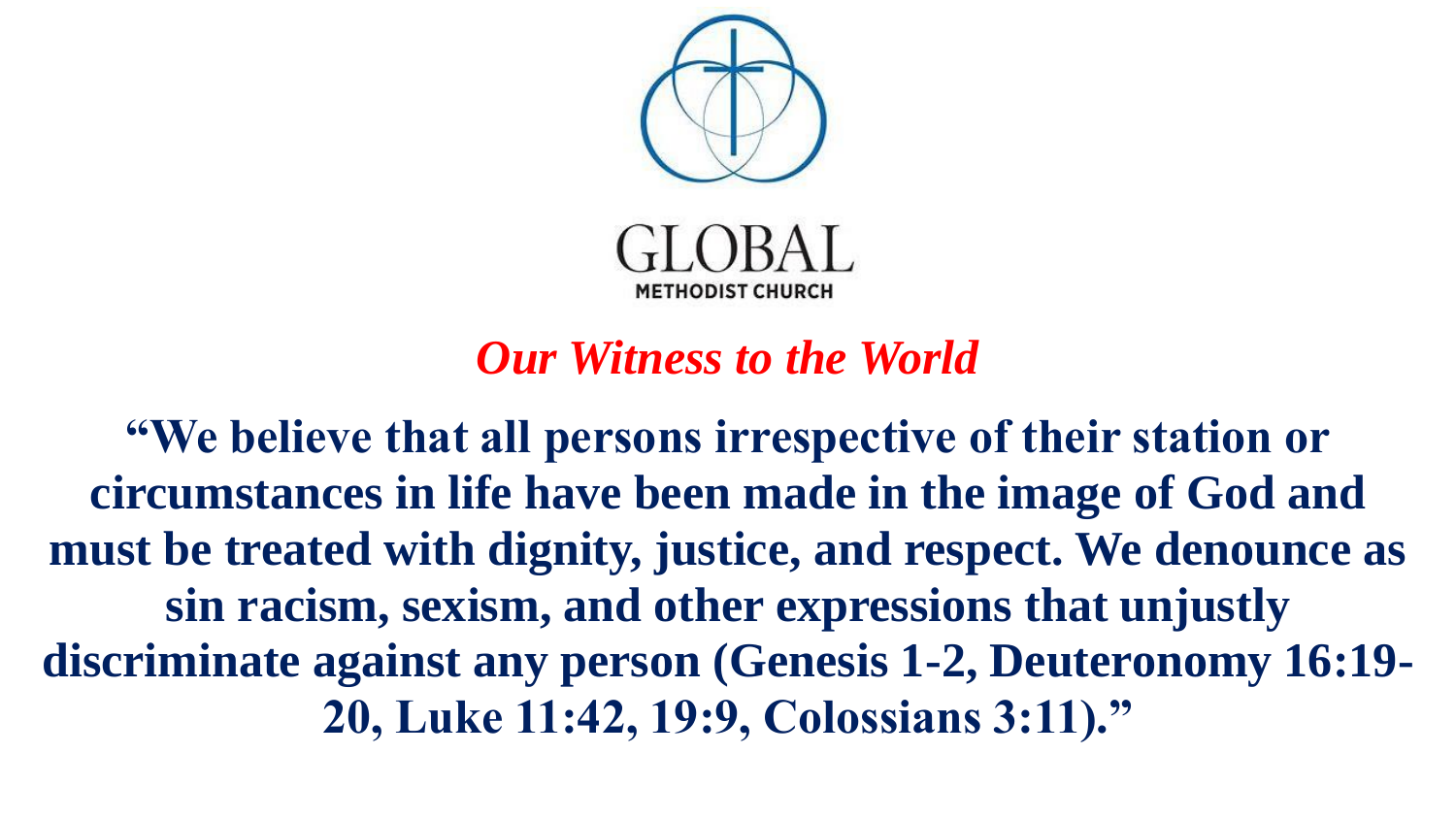#### **VISION**

**Our Vision is to join God in a journey of bringing new life, reconciliation, and the presence of Christ to all people, and to helping each person reflect the character of Christ.**

**The Global Methodist Church is committed to the Lordship of Jesus Christ, the inspiration and authority of the Scriptures, and the work of the Holy Spirit in conveying God's truth and grace to all people.**

**Our witness to the world is marked by mutual love, concern, sharing, and a focus on those who are most vulnerable. We watch over one another in love and bear witness to the transforming power of the Good News as we humbly, but boldly, strive to serve others as ambassadors of Christ!**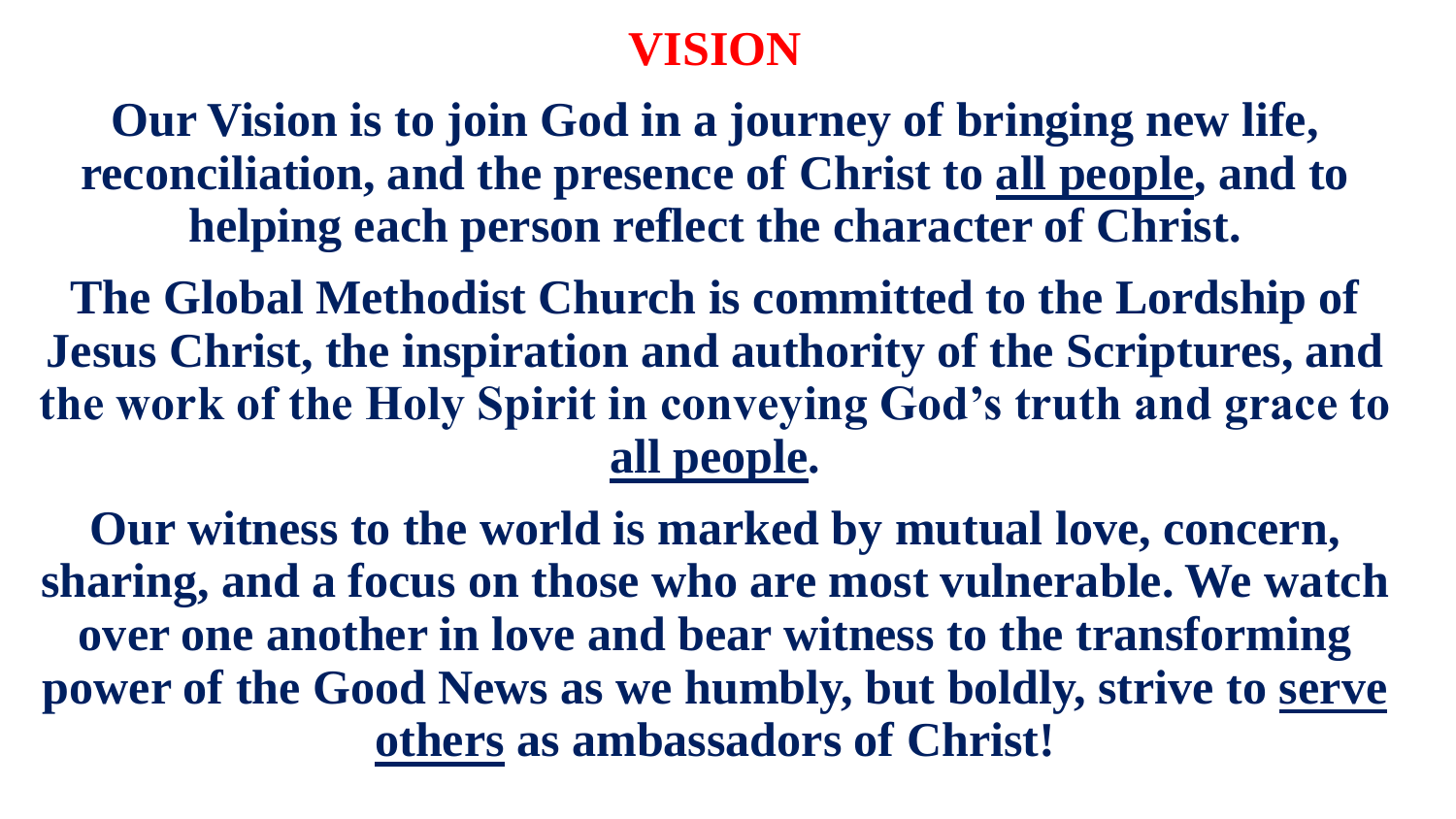<span id="page-37-0"></span>



# **[Global Methodist Church](#page-37-0)**

*Questions?*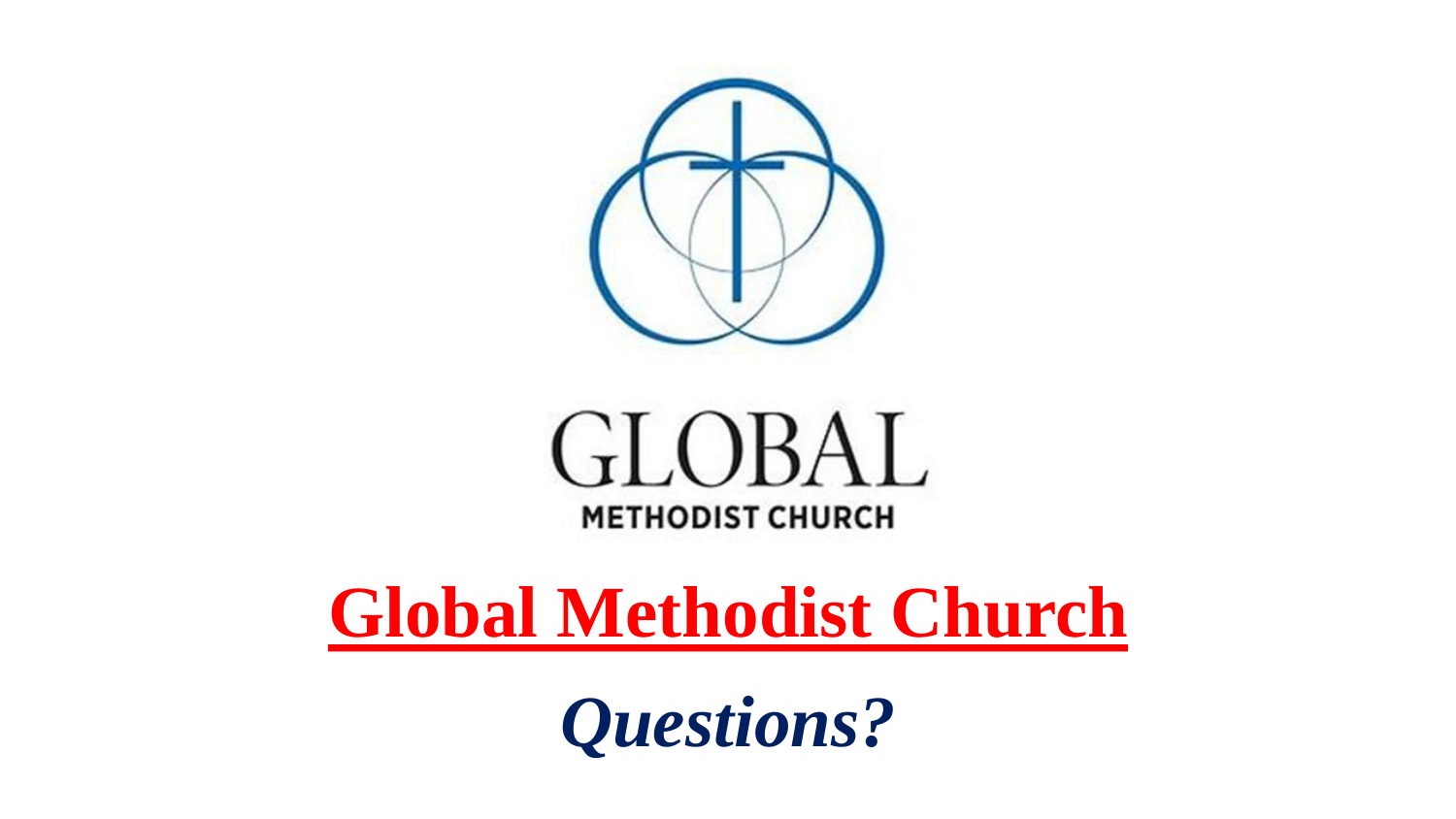

## **OTHER QUESTIONS?** *If I can't answer them, I will get the answer.*